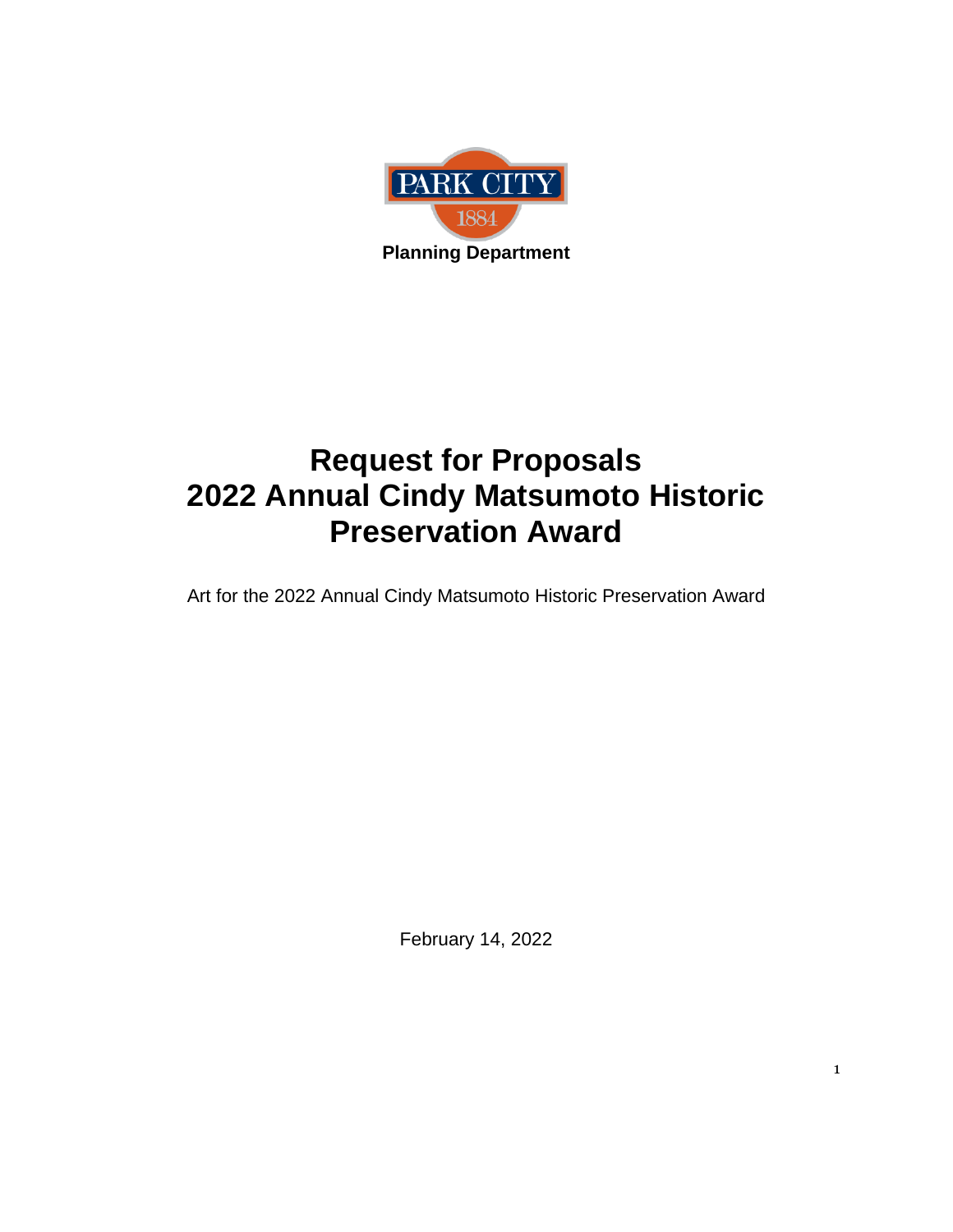# **REQUEST FOR PROPOSALS FOR ART FOR THE 2022 ANNUAL CINDY MATSUMOTO HISTORIC PRESERVATION AWARD**

Park City Municipal Corporation ("PCMC") is seeking proposals from artists to design and produce the following:

#### **Art to Commemorate the 2022 Annual Cindy Matsumoto Historic Preservation Award**

If you are interested in submitting a proposal, a copy of the RFP can be obtained as of Monday, March 14, 2022, from PCMC, 445 Marsac Avenue, Park City, Utah, via emailing Aiden Lillie, City Planner, at: [aiden.lillie@parkcity.org;](mailto:aiden.lillie@parkcity.org) or obtaining it electronically at [www.parkcity.org.](http://www.parkcity.org/)

#### **Proposals must be submitted by 5:00 p.m., Monday, March 14, 2022, at PCMC, Attn: Planning Department, 445 Marsac Avenue, P.O. Box 1480, Park City, UT 84060.**

PCMC reserves the right to cancel or modify the terms of this RFP and/or the project at any time and for any reason preceding contract award and reserves the right to accept or reject any or all proposals submitted pursuant to this RFP. PCMC will provide respondents written notice of any cancellation and/or modification. Furthermore, PCMC shall have the right to waive any informality or technicality in proposals received when in the best interest of the City.

**In the absence of the project manager, proposals should be dropped off to the City Recorder, located at 445 Marsac Avenue, Third Floor – Executive Department, Park City, UT 84060.**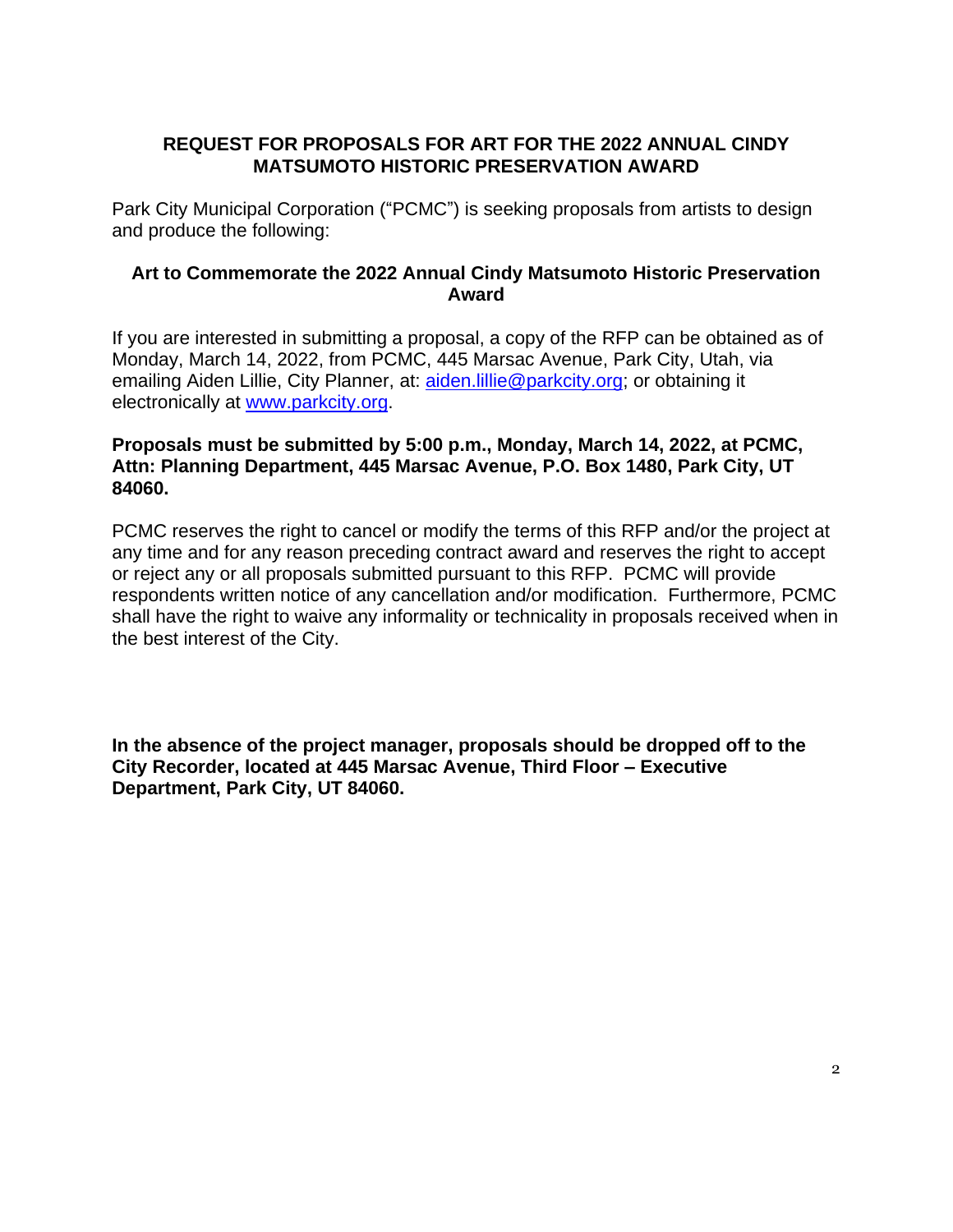#### **PARK CITY MUNICIPAL CORPORATION PUBLIC ART**

# **Summary Sheet - Request for Proposals**

- 1. **Project:** PCMC is seeking proposals from artists to design and produce art for the Historic Preservation Board's Annual Cindy Matsumoto Historic Preservation Award. All media, materials, and themes will be considered based, in part, upon the following criteria:
	- a) The art will be installed and publically displayed in City Hall.
	- b) The art piece(s) shall reflect this year's Cindy Matsumoto Historic Preservation Award recipient: 1141 Park Avenue, Park City, Utah
	- *c)* The project budget will not exceed **One Thousand Eight Hundred Dollars (\$1,800.00)** for a single art piece. *Cost will be a consideration for selection.*
		- Art pieces shall be approximately twenty-four inches (24") by eighteen inches (18") and no more than twenty-four inches (24") square.
		- Should the piece be framed art, the piece must measure approximately twenty-four inches (24") by eighteen inches (18") and be no more than twenty-four inches (24") square, not including the frame. A frame should be added to the piece and be no more than three inches (3") in width.
- 2. **Project Location:** City Hall, 445 Marsac Avenue, Park City, Utah.
- 3. **Requested Services:** Design and produce the annual Cindy Matsumoto Historic Preservation Award to hang in a public area of City Hall, Park City, Utah.
- 4. **Proposals Due: Monday, March 14, 2022, by 5:00 pm.**
- *5.* **Submittal Requirements.** Five (5) copies of artist portfolio (up to ten (10) images of previous artwork), artist resume, and supporting materials such as articles and letters of support, shall be mailed or delivered to the Park City Municipal Corporation Planning Department, Attn: Aiden Lillie, City Planner, 445 Marsac Avenue, P.O. Box 1480, Park City, UT 84060. Proposals will not be accepted after the 5:00 pm deadline on Monday, March 14, 2022. *Proposal budgets must be included in the submittal.*
- 6. **Selection Committee Meeting** will be held in March 2022. Two (2) to three (3) finalists may be selected for interviews, which will be scheduled as necessary. Final selection is tentatively scheduled to be made by March 31, 2022.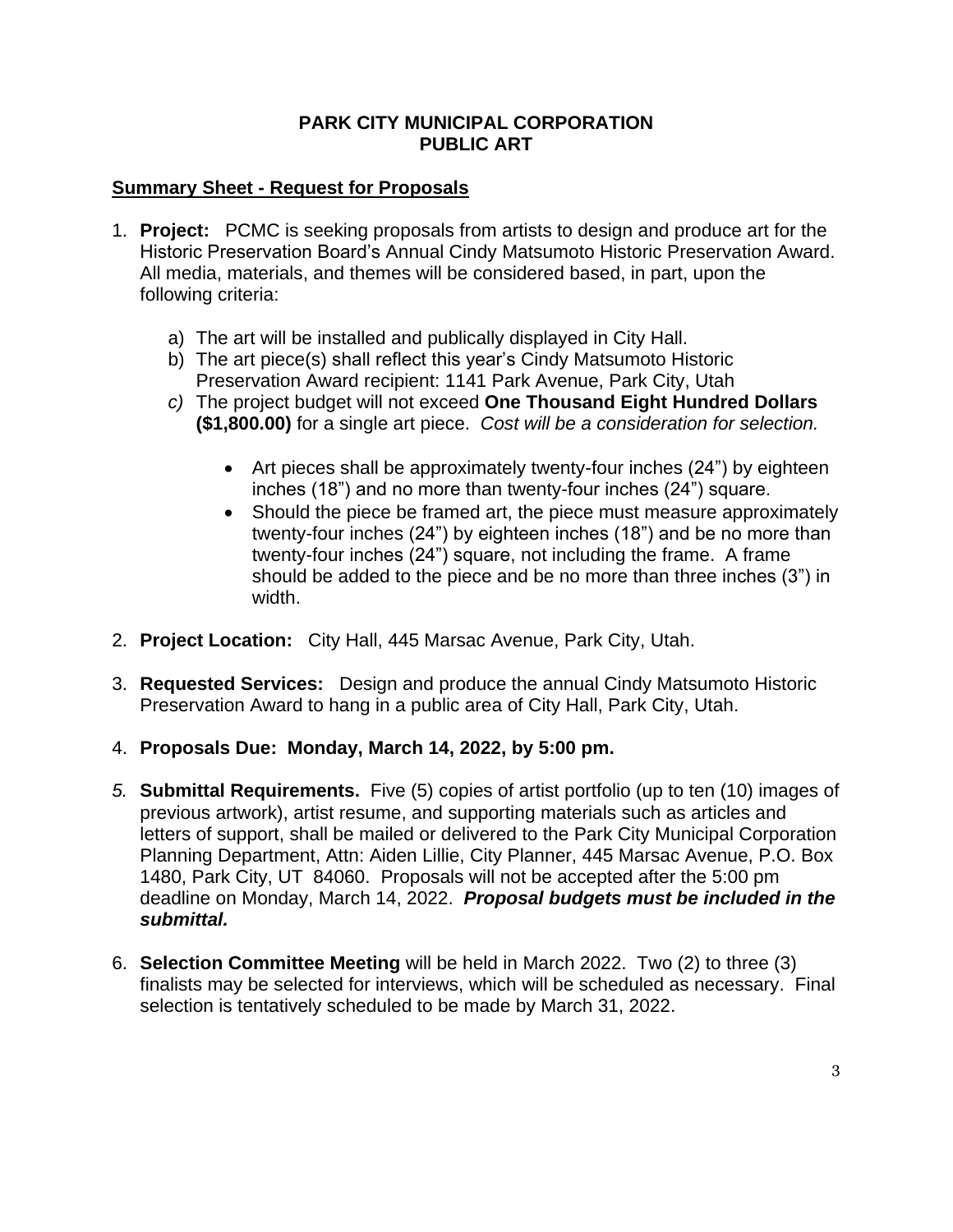# **I. Introduction and Project Description**

Over the course of the last year, the Historic Preservation Board ("HPB") has indicated as part of their Visioning goals the intent to continue the Preservation Awards program. The awards program is to be based on a Project utilizing the *Design Guidelines for Historic Districts and Historic Sites* and the focus of the award may change from year to year. The Board has agreed that the HPB Preservation Award should not compete with any of the Historical Society's awards but complement the existing joint preservation efforts already taking place and highlight the *Design Guidelines for Historic Districts and Historic Sites* by which all development in the Historic Districts must comply.

Properties are selected for this award based on the following categories:

- Adaptive Re-Use
- Infill Development
- Excellence in Restoration
- Sustainable Preservation
- Embodiment of Historical Context
- Connectivity of Site
- Stewardship

Previous award recipients include:

- 2011: High West Distillery, oil painting by Sid Ostergaard
- 2012: Washington School House Hotel, oil painting by Jan Perkins
- 2013: 515 Main Street, painting by Bill Kranstover, and 929 Park Avenue, painting by Dori Pratt
- 2014: Garage at 101 Prospect, painting by Bill Kranstover
- 2015: 562 Main Street, painting by Cara Jean Means
- 2016: California Comstock, painting by Hilary Honadel
- 2017: Egyptian Theatre, mixed media painting by Marianne Cone
- 2018: Glenwood Cemetery oil painting by Anna Leigh Moore

All of these art pieces are showcased on the main and second levels of City Hall.

On February 2, 2022, the HPB chose 1141 Park Avenue, Park City, Utah, as the recipient of the 2022 Historic Preservation Award.

# **II. Selection Process**

The selection committee will choose finalists for the 2022 Historic Preservation Award project described in Section I above. The selection committee includes three (3)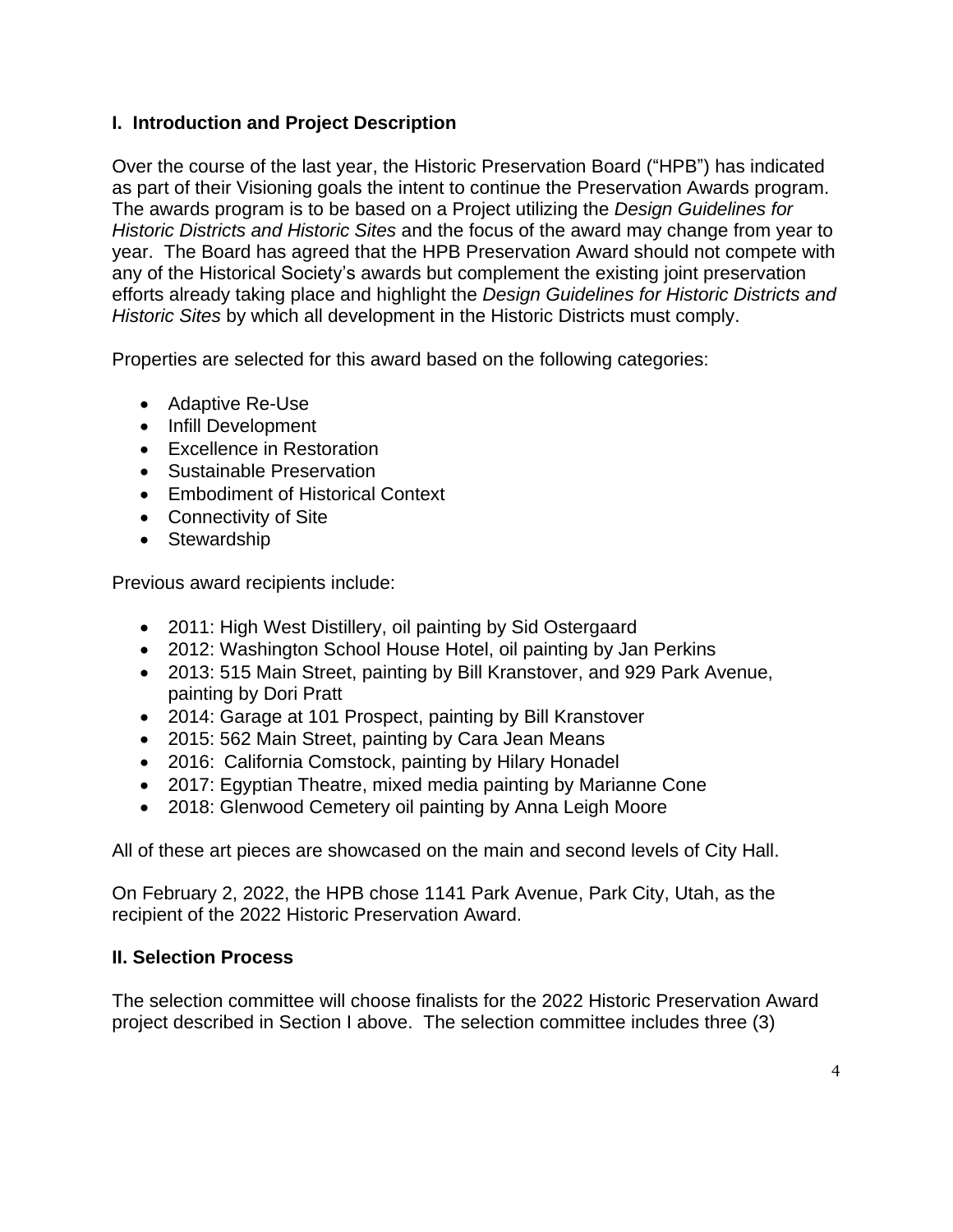members of the HPB, the Public Art Advisory Board (PAAB) and Planning Department staff.

Finalists may be invited to interview with the Awards Committee in March 2022. The Awards Committee will then select one (1) artist to create one (1) art piece honoring the Historic Preservation Award recipient, 1141 Park Avenue, Park City, Utah.

# **III. Submittal Requirements**

All artists and/or teams responding to the RFP must submit complete responses to the information requested in this section and note any exceptions to any information contained in the RFP. Applicants shall present information in a clear and concise manner following the format listed below:

- **1. Portfolio.** (Twelve (12) page maximum, 8 1/2" x 11" maximum size)**.** Up to ten (10) images of previous artwork.
- **2. Current Artist Resume.** Information on the artist or team, highlighting experience, public art-commissions, or similar work.
- **3. Supporting Materials.** These may include brochures, articles, and letters of support.
- **4. Budget.** A proposed budget, not to exceed **One Thousand Eight Hundred Dollars (\$1,800.00)** per art piece shall be included in the proposal. If framed, the cost of framing should be included in the **One Thousand Eight Hundred Dollars (\$1,800.00)** budget. Project cost will be considered as a criterion of selection.
- **5.** Include proposed fee schedule which includes all costs associated with performance of the services specified, including but not limited to artist labor, materials costs, transportation, delivery, overhead, and anticipated fabrication and installation cost (if applicable). **The nature and extent of requested changes to our standard Service Provider Professional Service Agreement Commissioned Art – Minor - (attached hereto as Exhibit "A" and incorporated herein), i.e., unwillingness to comply with our insurance/indemnity provision, counts against a bidder). The proposal shall be good for sixty (60) days.**

Proposals lacking required information will not be considered.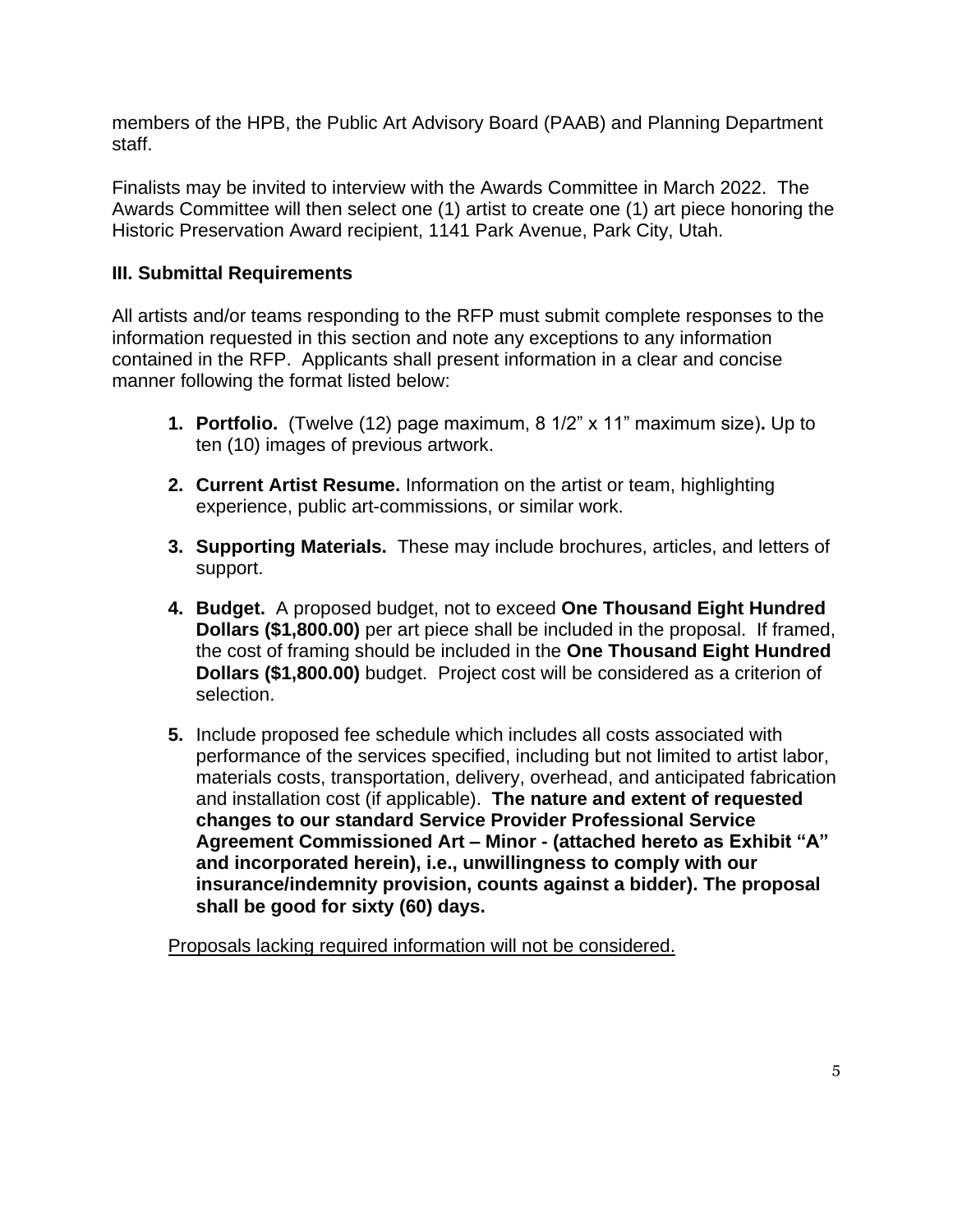# **IV. Submittal Instructions**

**Five (5) copies** of responses to this RFP must be received by **5:00 p.m. MST on Friday, March 14, 2022**. Deliver, mail, or email proposals to:

Aiden Lillie, City Planner Park City Municipal Corporation—Planning Department 445 Marsac Avenue P.O. Box 1480 Park City, UT 84060 [aiden.lillie@parkcity.org](mailto:aiden.lillie@parkcity.org)

**In the absence of the project manager, proposals should be dropped off to the City Recorder, located at 445 Marsac Avenue, Third Floor – Executive Department, Park City, UT 84060.**

Transmittal and receipt of electronic items is at the risk of the offerer. Faxed proposals will not be accepted.

All costs related to the preparation of the proposals and any related activities are the sole responsibility of the artist and/or team. The City assumes no liability for any costs incurred by offerers throughout the entire selection process.

If bidder utilizes third parties for completing RFP requirements, list what portion of the RFP will be completed by third parties and the name, if known, of the third party.

#### **V. Criteria for Selection**

The following listed criteria will be used in the evaluation of the proposals. The list is not in order of priority; some criteria will receive more weight than others. In addition, the Committee will also seek to choose artists with a range of backgrounds and experiences and working in a range of media, and encourages new artists to submit proposals as well.

- **1. Functionality and durability of art piece.**
- **2. Clarity and completeness of proposal.** Visual support material and/or illustrations to show the proposal, portfolio, and/or past work should be included.
- **3. Creativity and uniqueness.**
- **4. Cost.** Price may not be the sole deciding factor.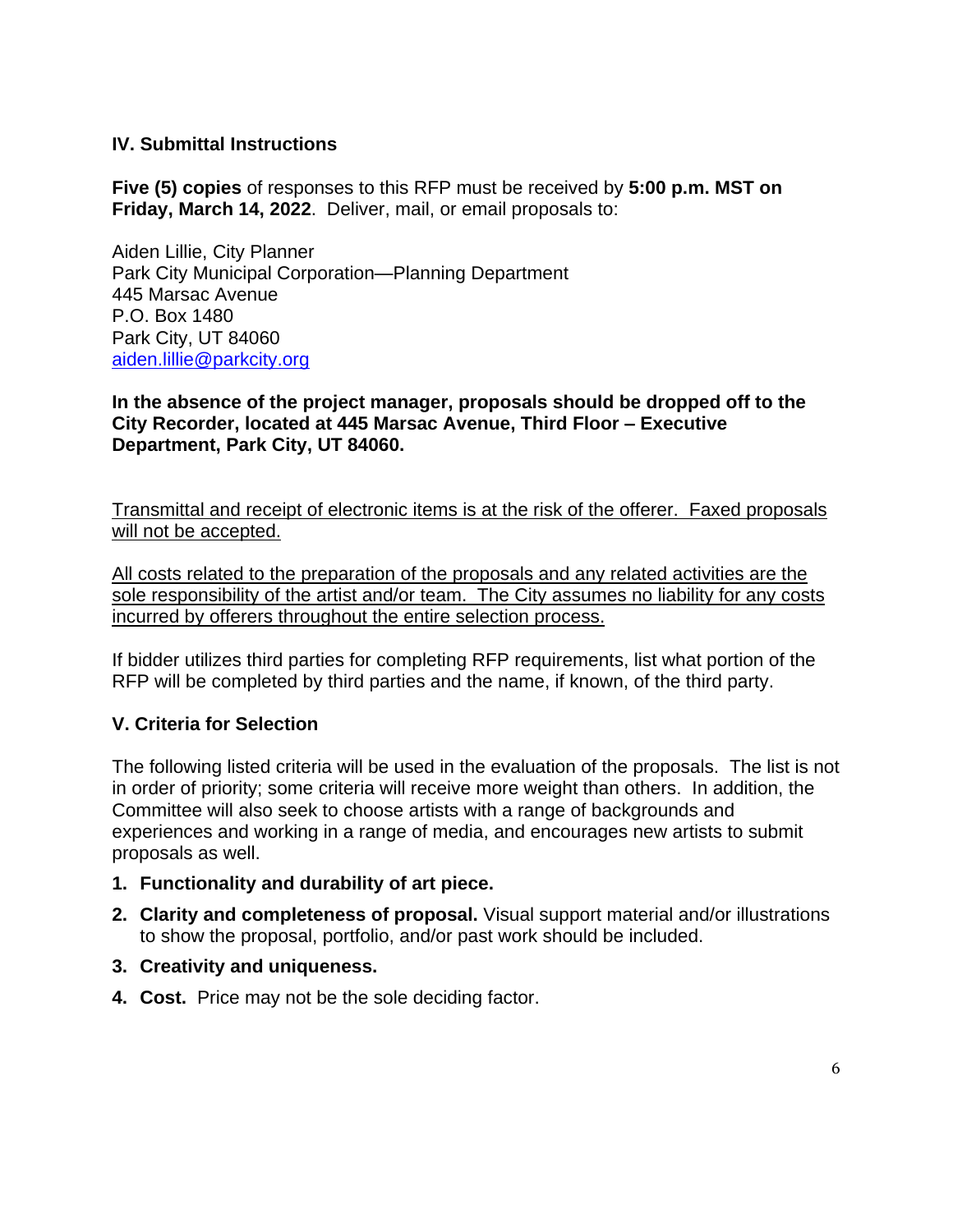**5.** PCMC's policy is, subject to Federal, State and local procurement laws, to make reasonable attempts to support Park City businesses by purchasing goods and services through local vendors and service providers.

#### **6. Applicant Experience.**

# **A. Stimulate Excellence**

Qualifications and quality of previous work. Quality of submission.

#### **B. Use Resources Wisely**

Sustainability of previous projects. Ability to work within the timeline. Experience in working within timelines and budgets. Feasibility and ease of installation.

#### **VI. Timeline**

The schedule is contingent upon the City's project schedule and may be changed at any time.

| Submittal Deadline     | March 14, 2022               |
|------------------------|------------------------------|
| Selection              | No later than March 31, 2022 |
| Anticipated completion | May 2, 2022                  |

PCMC reserves the right to change any dates or deadlines.

# **VII. Requests for Additional Information**

**All questions concerning the submittal or the project must be submitted via email inquiry to the attention of Aiden Lillie, City Planner, at Park City Municipal Corporation—Planning Department; [aiden.lillie@parkcity.org](mailto:aiden.lillie@parkcity.org) by 5:00 p.m. on Friday, March 11, 2022.**

#### **VIII. Risk of Loss**

The selected artists and/or teams will bear the entire risk of loss or damage to the work during design, fabrication, packing, shipping, and installation. When the work is completely installed and formally accepted by PCMC, then PCMC assumes the risk of loss.

# **IX. Contract**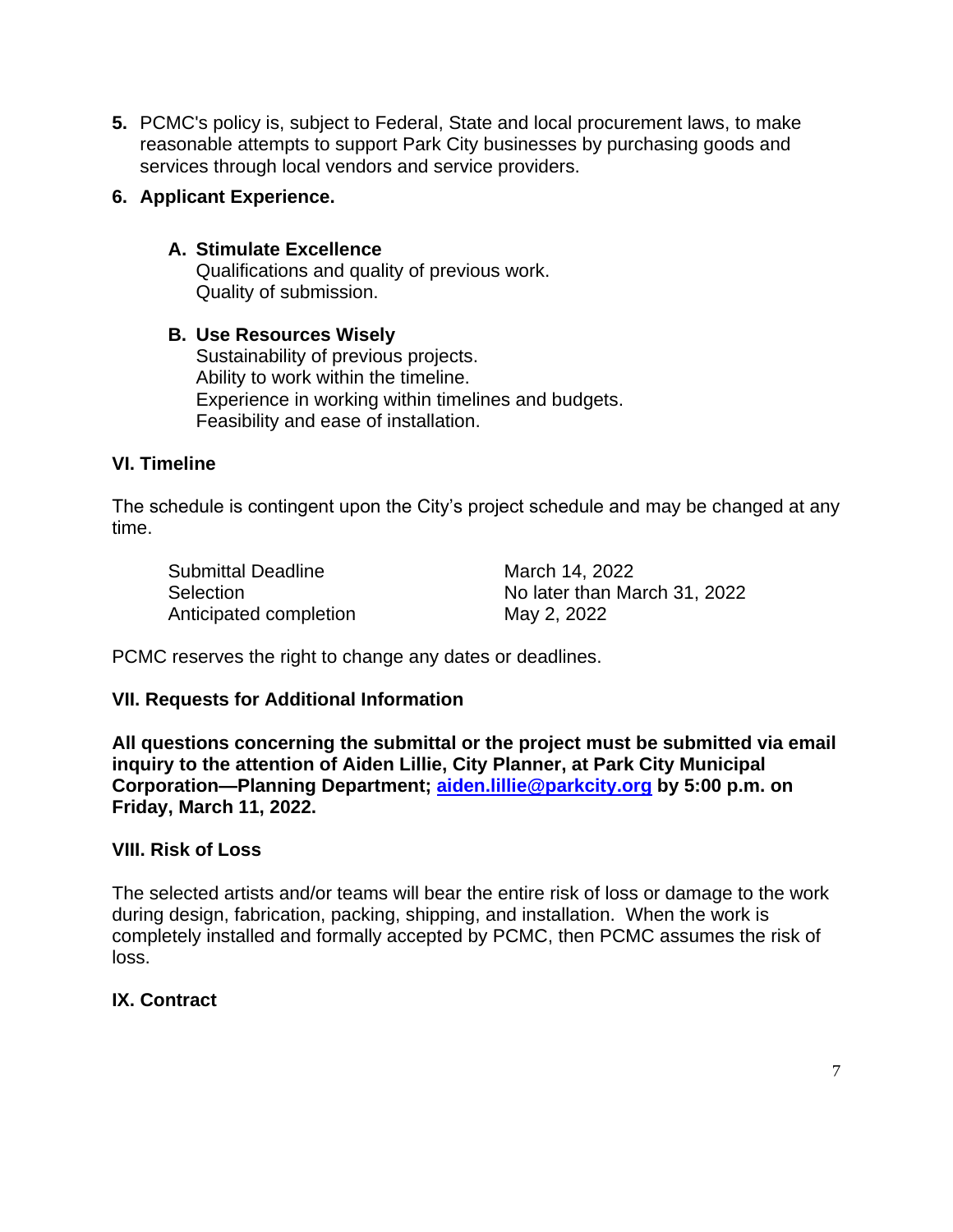The selected proposals will be required to enter into the City's standard Commissioned Art Contract in a form to be approved by the City Attorney's Office in substantially the form as shown in the Sample Agreement, attached hereto as **Exhibit "A."** Artists and/or teams are advised to read thoroughly the sample agreement, as the selected artists and/or teams will be required to comply with its requirements. **Please include a statement indicating that you (1) accept the Agreement as is; or (2) propose changes and specify.** 

**If artist and/or team takes exception to any term or condition set forth in this proposal and/or the Sample Agreement and any of its exhibits and attachments, said exceptions must be clearly identified in the response to this RFP. Exceptions or deviations to any of the terms and conditions must be submitted in a separate document accompanying proposal identified as "Exceptions." Such exceptions shall be considered in the evaluation and the award processes. The City shall be the sole determiner of the acceptability of any exception.**

PCMC reserves the right to cancel or modify the terms of this RFP and/or the project at any time and for any reason preceding contract award and reserves the right to accept or reject any or all proposals submitted pursuant to this request for proposals. PCMC will provide respondents written notice of any cancellation and/or modification. Furthermore, PCMC shall have the right to waive any informality or technicality in proposals received when in the best interest of PCMC. All submittals shall be public records in accordance with government records regulations ("GRAMA") unless otherwise designated by the applicant pursuant to UCA §63G-2-309, as amended.

**ANY INQUIRIES RELATED TO INDEMNIFICATION OR INSURANCE PROVISIONS CONTAINED IN PCMC'S STANDARD AGREEMENT MUST BE SUBMITTED TO PCMC NO LATER THAN THE PROPOSAL/SUBMITTAL DEADLINE. PCMC MAY, IN ITS SOLE DISCRETION, CONSIDER SUCH INQUIRES. ANY CHANGES TO PCMC'S STANDARD INSURANCE AND INDEMNIFICATION PROVISION SHALL BE APPROVED AT PCMC'S SOLE DISCRETION.**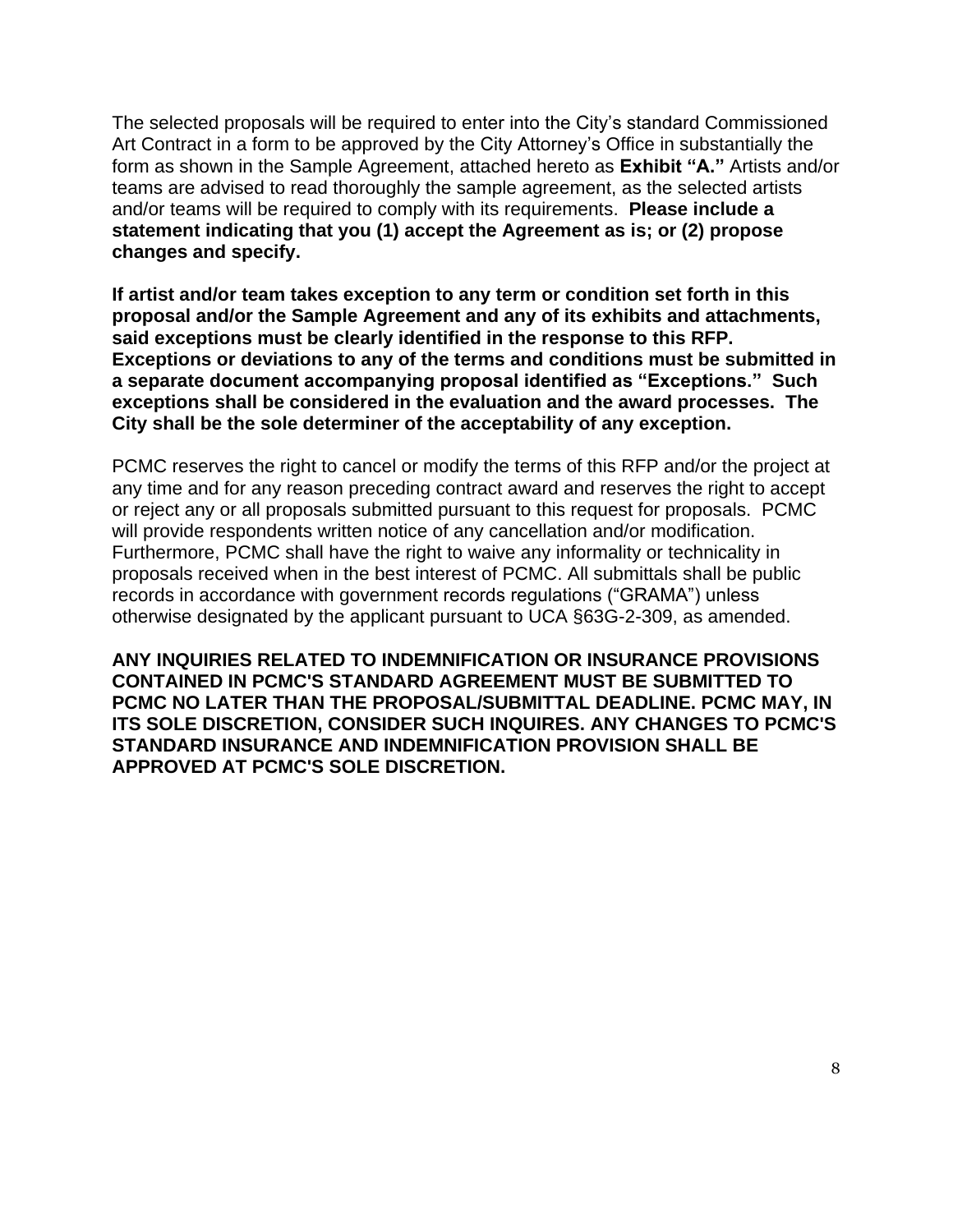#### **EXHIBIT "A" PARK CITY MUNICIPAL CORPORATION SERVICE PROVIDER/PROFESSIONAL SERVICES AGREEMENT COMMISSIONED ART - MINOR**

This Service Provider/Professional Services Agreement – Commissioned Art – Minor (the "Agreement") is made and entered into in duplicate this equal of \_\_\_\_\_\_\_, 20\_\_\_, by and between **PARK CITY MUNICIPAL CORPORATION**, a Utah municipal corporation, ("City"), and  $\qquad \qquad$ , an individual ("Service Provider").

#### WITNESSETH:

WHEREAS, the City desires to have certain services and tasks performed as set forth below requiring specialized skills and other supportive capabilities; and

WHEREAS, sufficient City resources are not available to provide such services; and

WHEREAS, the Service Provider represents that the Service Provider is qualified and possesses sufficient skills and the necessary capabilities, including technical and professional expertise, where required, to perform the services and/or tasks set forth in this Agreement.

NOW, THEREFORE, in consideration of the terms, conditions, covenants, and performance contained herein, the parties hereto agree as follows:

#### **1. SCOPE OF SERVICES.**

The Service Provider shall perform such services and accomplish such tasks, including the furnishing of all materials and equipment necessary for full performance thereof, as are identified and designated as Service Provider responsibilities throughout this Agreement and as set forth in the "Scope of Services" attached hereto as **Exhibit "A"** and incorporated herein (the "Project", the "Work" or the "Art"). The total fee for the project shall not exceed  $\Delta$  Dollars (\$  $\Delta$  ).

The City has designated \_\_\_\_\_\_\_\_\_\_, or his/her designee as City's Representative, who shall have authority to act on the City's behalf with respect to this Agreement consistent with the budget contract policy.

#### **2. TERM.**

No work shall occur prior to the issuance of a Notice to Proceed which cannot occur until execution of this Agreement, which execution date shall be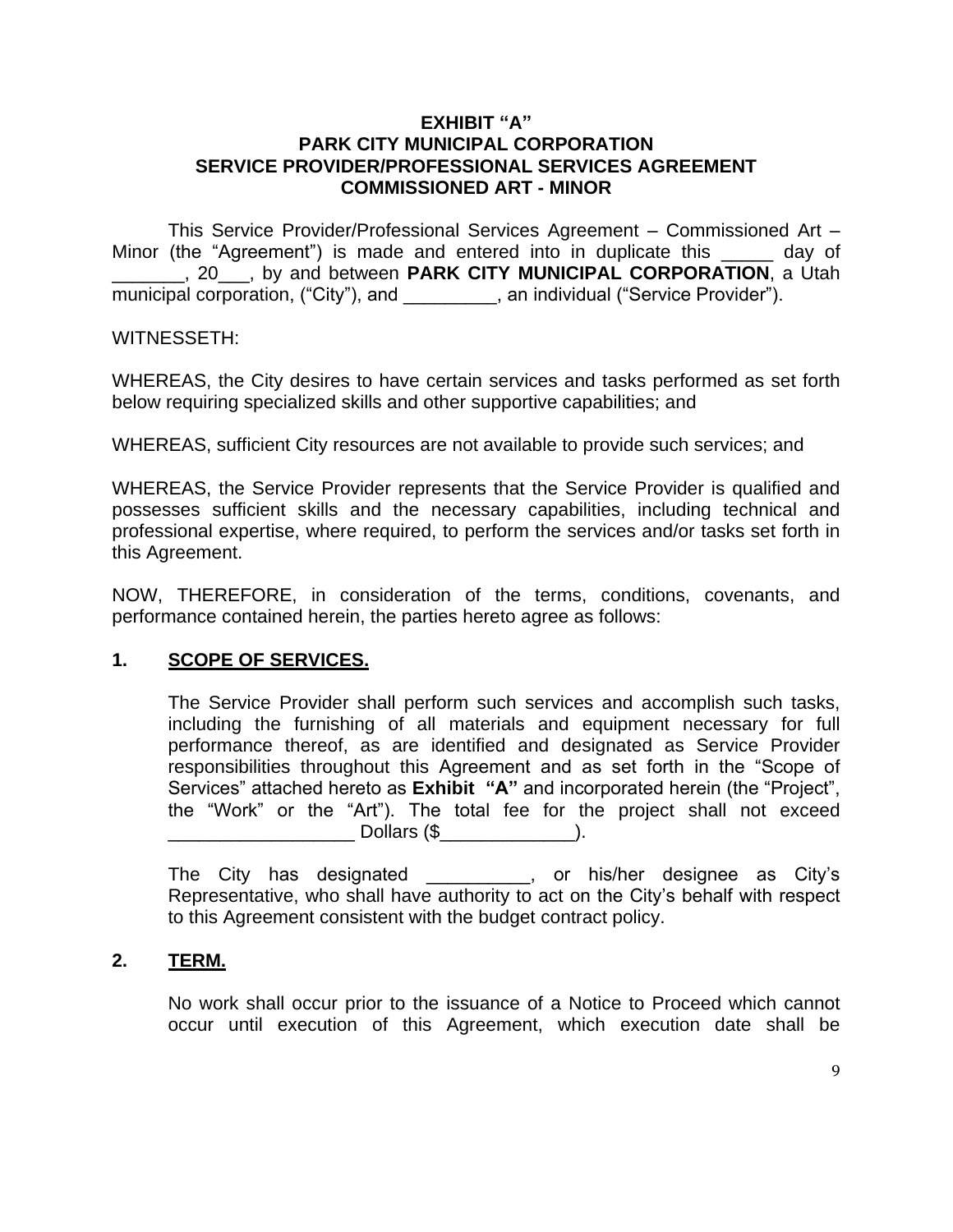commencement of the term and the term shall terminate on \_\_\_\_\_\_\_\_\_\_\_\_\_ or earlier, unless extended by mutual written agreement of the Parties.

#### **3. COMPENSATION AND METHOD OF PAYMENT.**

- A. Payments for services provided hereunder shall be made as follows: fifty percent (50%) of Contract Price upon execution of this Agreement and the remaining fifty percent (50%) upon delivery of the Art and final acceptance of the Project by the City.
- B. No payment shall be made for any service rendered by the Service Provider except for services identified and set forth in this Agreement.
- C. The Service Provider reserves the right to suspend or terminate work and this Agreement if any unpaid account exceeds sixty (60) days.

# **4. REPRESENTATIONS AND WARRANTIES.**

Service Provider represents and warrants to the City that:

- A. Materials and Workmanship: The materials and equipment furnished under this Agreement will be of good quality and new unless otherwise required or permitted by **Exhibit "A"** attached hereto, the Project will be free from defects and faults in material and workmanship and the Project will conform to the requirements of **Exhibit "A;"**
- B. Copyright: Neither the Art nor its components or any other element of the Project infringe or violate any copyright or patent right held by any person;
- C. Title: Title to the Project, including the Art and all materials and components thereof, will pass to the City upon receipt of final payment by Service Provider free and clear of all liens, claims, security interests or encumbrances, hereinafter referred to as "liens," and no materials incorporated into the Project have been acquired subject to an agreement under which an interest therein or an encumbrance thereon has been retained by the seller; and
- D. No Finders Fees: All negotiations relative to this Agreement and the transactions contemplated by and under this Agreement have been carried on without the intervention of any person whose act or acts would give rise to any valid claim against the City for a finder's fee, brokerage commission, or other like payment.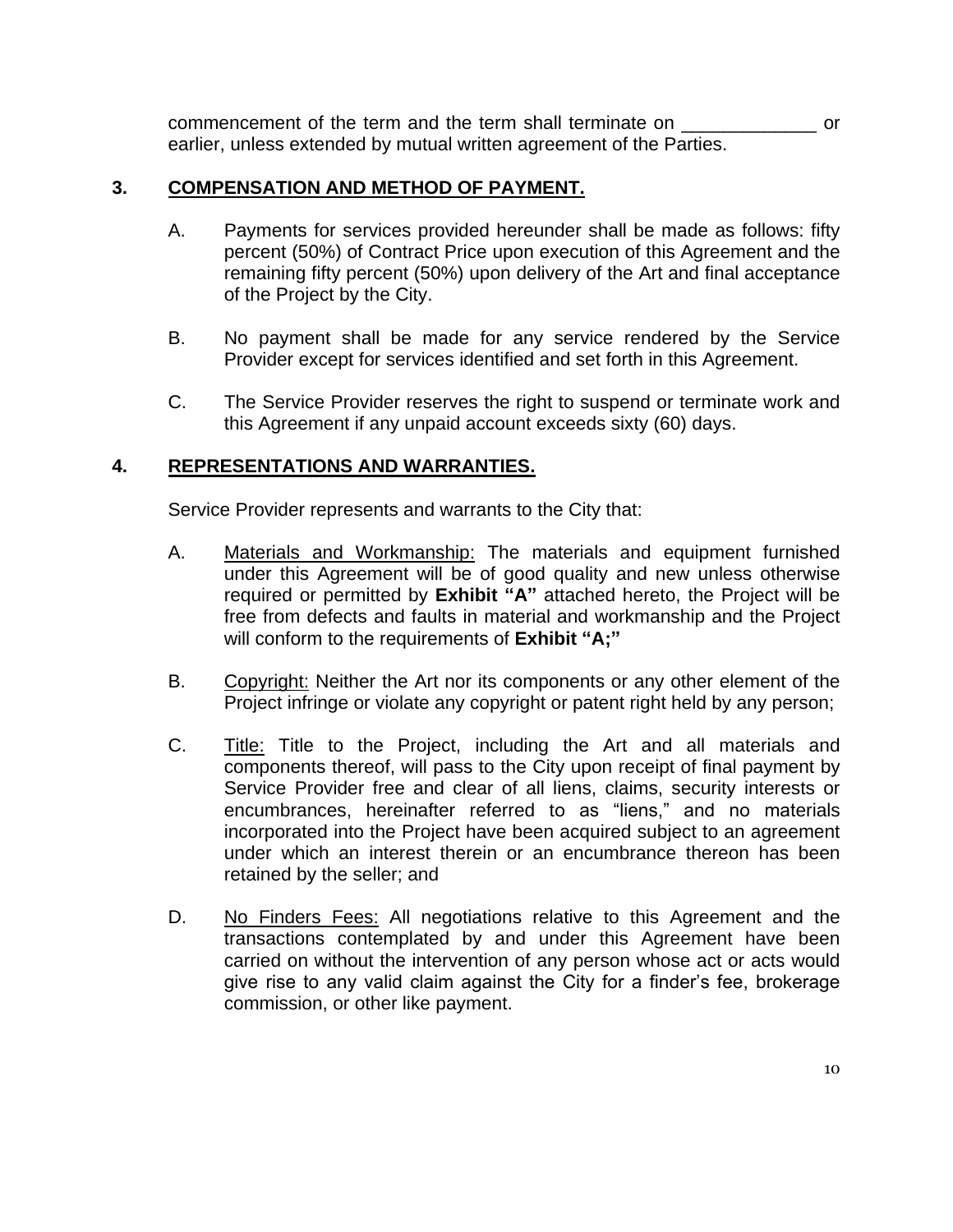- E. Licensing: Service Provider and if applicable any subcontractors shall possess and maintain in good standing throughout the term of this Agreement all licensing/certification necessary to perform all services provided for in this Agreement, including but not limited to applicable contractors, architectural, and engineering licenses/certification.
- F. Original Creation: Service Provider represents and warrants that: (a) the work described in Exhibit "A" (the "Work") is the original creation of the Service Provider; (b) the Work is unique and an edition of one; and (c) no identical Work will be created by the Artist.

# **5. RECORDS**.

The City is subject to the requirements of the Government Records Access and Management Act, Chapter 2, Title 63G, Utah Code, 1953, as amended and Park City Municipal Code Title 5 ("GRAMA"). All materials submitted by Service Provider pursuant to this Agreement are subject to disclosure unless such materials are exempt from disclosure pursuant to GRAMA. The burden of claiming an exemption from disclosure rests solely with Service Provider. Any materials for which Service Provider claims a privilege from disclosure based on business confidentiality shall be submitted marked as "confidential - business confidentiality" and accompanied by a concise statement from Service Provider of reasons supporting its claim of business confidentiality. Generally, GRAMA only protects against the disclosure of trade secrets or commercial information that could reasonably be expected to result in unfair competitive injury. The City will make reasonable efforts to notify Service Provider of any requests made for disclosure of documents submitted under a claim of confidentiality. Service Provider specifically waives any claims against the City related to any disclosure of materials pursuant to GRAMA.

# **6. INDEPENDENT CONTRACTOR RELATIONSHIP.**

- A. The parties intend that an independent Service Provider/City relationship will be created by this Agreement. No agent, employee, or representative of the Service Provider shall be deemed to be an employee, agent, or representative of the City for any purpose, and the employees of the Service Provider are not entitled to any of the benefits the City provides for its employees. The Service Provider will be solely and entirely responsible for its acts and for the acts of its agents, employees, subcontractors or representatives during the performance of this Agreement.
- B. In the performance of the services herein contemplated the Service Provider is an independent contractor with the authority to control and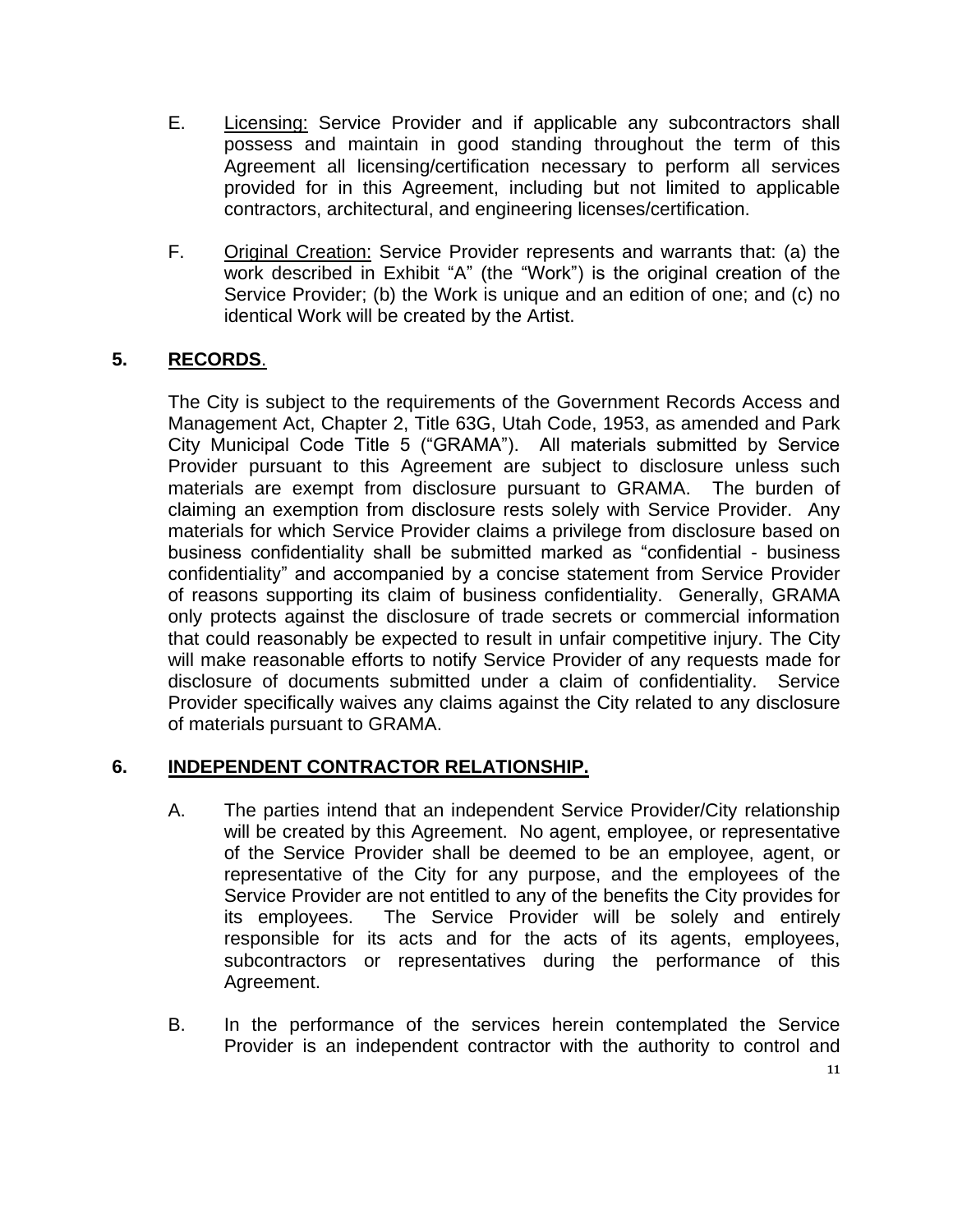direct the performance of the details of the work, however, the results of the work contemplated herein must meet the approval of the City and shall be subject to the City's general rights of inspection and review to secure the satisfactory completion thereof.

# **7. SERVICE PROVIDER EMPLOYEE/AGENTS.**

The City may at its sole discretion require the Service Provider to remove an employee(s), agent(s), or representative(s) from employment on this Project. The Service Provider may, however, employ that (those) individuals(s) on other non-City related projects.

#### **8. RISK OF LOSS.**

The Service Provider shall be responsible for the care and protection of all work performed by the Service Provider until completion of the installed Work and acceptance by the City and shall repair or restore any damaged work; provided however, that the Service Provider shall not be responsible for any damage that occurs after acceptance by the City unless such damage is caused by an act or omission of the Service Provider.

#### **9. HOLD HARMLESS INDEMNIFICATION.**

A. The Service Provider shall indemnify and hold the City and its agents, employees, and officers, harmless from and shall process and defend at its own expense any and all claims, demands, suits, at law or equity, actions, penalties, losses, damages, or costs, of whatsoever kind or nature, brought against the City arising out of, in connection with, or incident to the execution of this Agreement and/or the Service Provider's negligent performance or failure to perform any aspect of this Agreement; provided, however, that if such claims are caused by or result from the concurrent negligence of the City, its agents, employees, and officers, this indemnity provision shall be valid and enforceable only to the extent of the negligence of the Service Provider; and provided further, that nothing herein shall require the Service Provider to hold harmless or defend the City, its agents, employees and/or officers from any claims arising from the sole negligence of the City, its agents, employees, and/or officers. The Service Provider expressly agrees that the indemnification provided herein constitutes the Service Provider's limited waiver of immunity as an employer under Utah Code Section 34A-2-105; provided, however, this waiver shall apply only to the extent an employee of Service Provider claims or recovers compensation from the City for a loss or injury that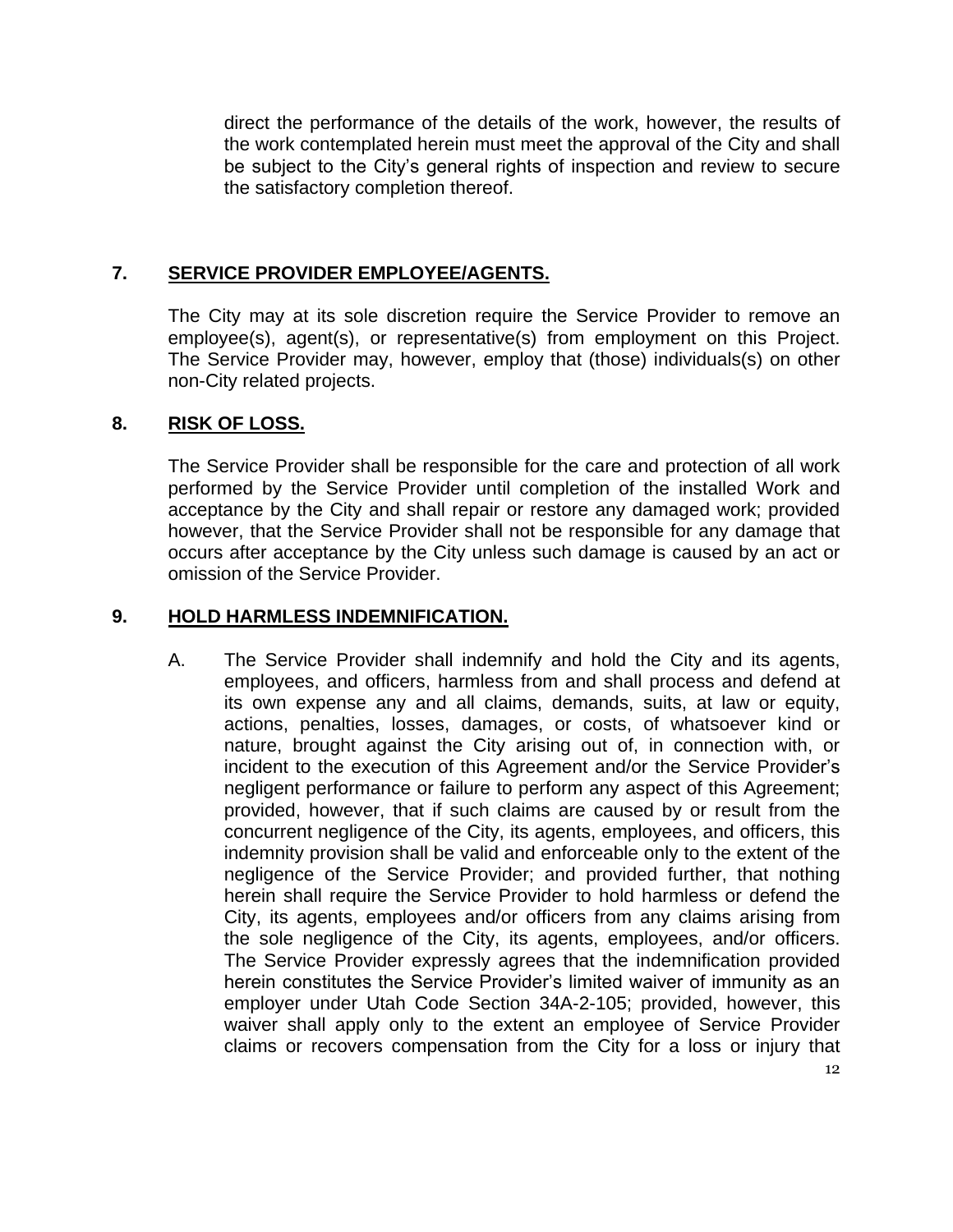Service Provider would be obligated to indemnify the City for under this Agreement. This limited waiver has been mutually negotiated by the parties, and is expressly made effective only for the purposes of this Agreement. The provisions of this section shall survive the expiration or termination of this Agreement.

B. No liability shall attach to the City by reason of entering into this Agreement except as expressly provided herein.

# **10. INSURANCE.**

The Service Provider shall procure and maintain for the duration of the Agreement, insurance against claims for injuries to persons or damage to property which may arise from or in connection with the performance of the work hereunder by the Service Provider, their agents, representatives, employees, or subcontractors as follows:

A. Workers Compensation insurance and Employers Liability coverage with Workers Compensation limits complying with statutory requirements, and Employer's Liability Insurance limits of at least One Million Dollars (\$1,000,000) each accident, One Million Dollars (\$1,000,000) for bodily injury by accident, and One Million Dollars (\$1,000,000) each employee for injury by disease.

The Workers' Compensation policy shall be endorsed with a waiver of subrogation in favor of Park City Municipal Corporation for all work performed by the Service Provider, its employees, agents and subcontractors.

Service Provider shall submit with the signed Agreement a certificate of insurance evidencing this coverage to the City.

- B. Auto liability insurance with limits as required by statutory law.
- C. Should any of the above described policies be cancelled before the expiration date thereof, Service Provider shall deliver notice to the City within thirty (30) days of cancellation. The City reserves the right to request certified copies of any required policies.
- D. The Service Provider's insurance shall contain a clause stating that coverage shall apply separately to each insured against whom claim is made or suit is brought, except with respect to the limits of the insurer's liability.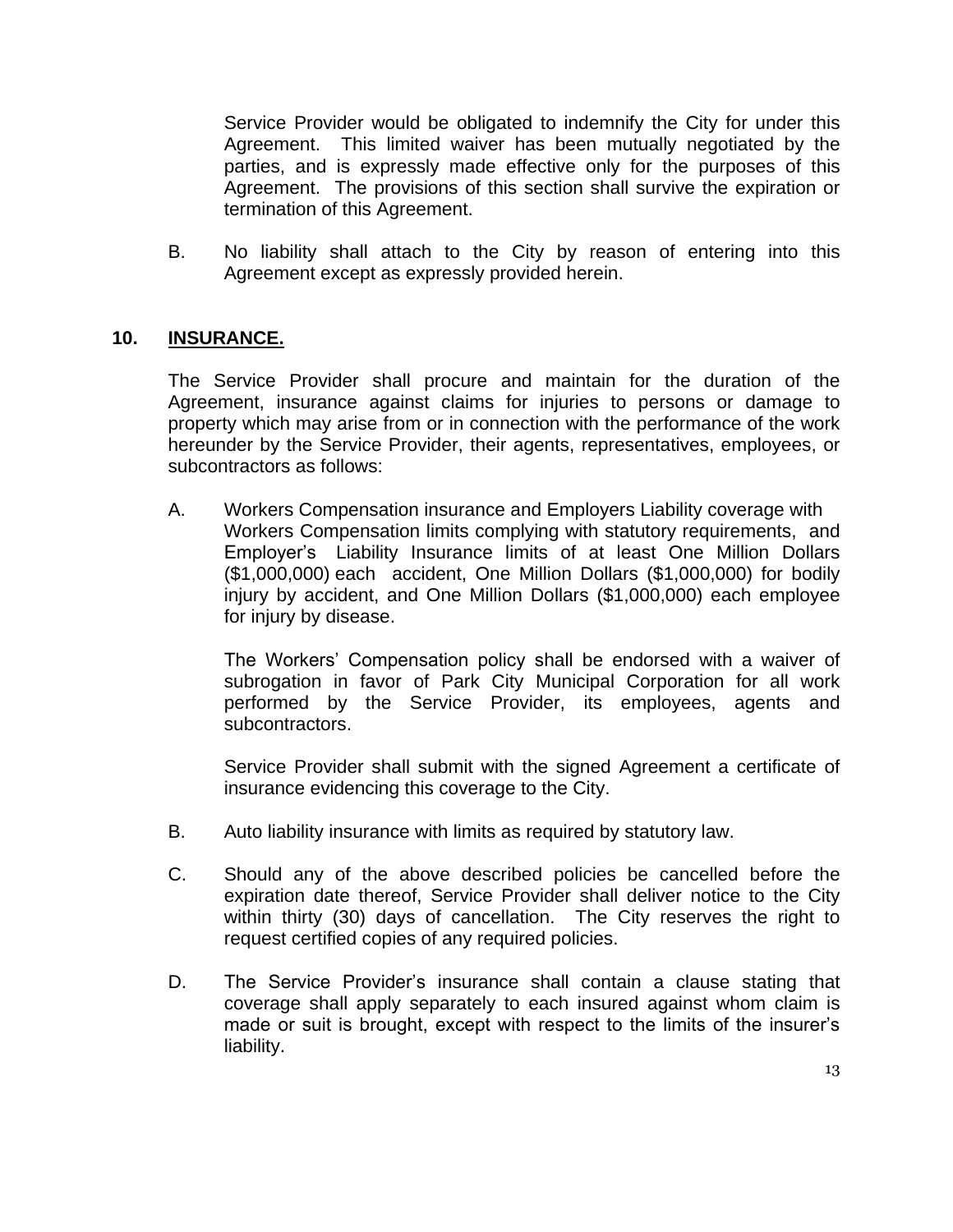E. For any claims related to this Service Provider/Professional Services Agreement, the Service Provider's insurance coverage shall be primary insurance coverage with respect to Park City Municipal Corporation, its officers, officials, employees, and volunteers. Any insurance or selfinsurance maintained by Park City Municipal Corporation, its officers, officials, employees, or volunteers shall be excess of the Service Provider's insurance and shall not contribute with it.

# **11. TREATMENT OF ASSETS.**

A. Ownership: Service Provider hereby irrevocably assigns, conveys and otherwise transfers to City and its respective successors and assigns title to the Work and all proprietary rights thereto.

# B. Duplication of Art:

(i) Service Provider hereby irrevocably assigns, conveys and otherwise transfers to City and its respective successors and assigns title to the project Work and all proprietary rights thereto. Service Provider retains all rights under the Federal Copyright Act and all other rights in and to the Work except ownership and possession, and except as such rights are limited by this Agreement.

(ii) In view of the intention that the Art in its final dimension shall be unique, Service Provider shall not make any additional exact duplication or reproductions of the final Art, nor shall Service Provider grant permission to others to do so except with the written permission of the City; provided however, that the Service Provider may use depictions of the Art in personal promotional materials such as portfolios or resumes, and techniques and design elements from the project in creation of other Art in body of work.

(iii) Service Provider grants to the City and its assigns an irrevocable license to make two- and/or three-dimensional reproductions of the Art for commercial or noncommercial purposes, including but not limited to reproductions used in advertising, brochures, media publicity, fundraising, and catalogs or other similar publications, provided that these rights are exercised in a tasteful and professional manner. Wherever practicable, City shall make reasonable efforts to include Service Provider's name in any such advertisement, brochure, media publicity, catalog or other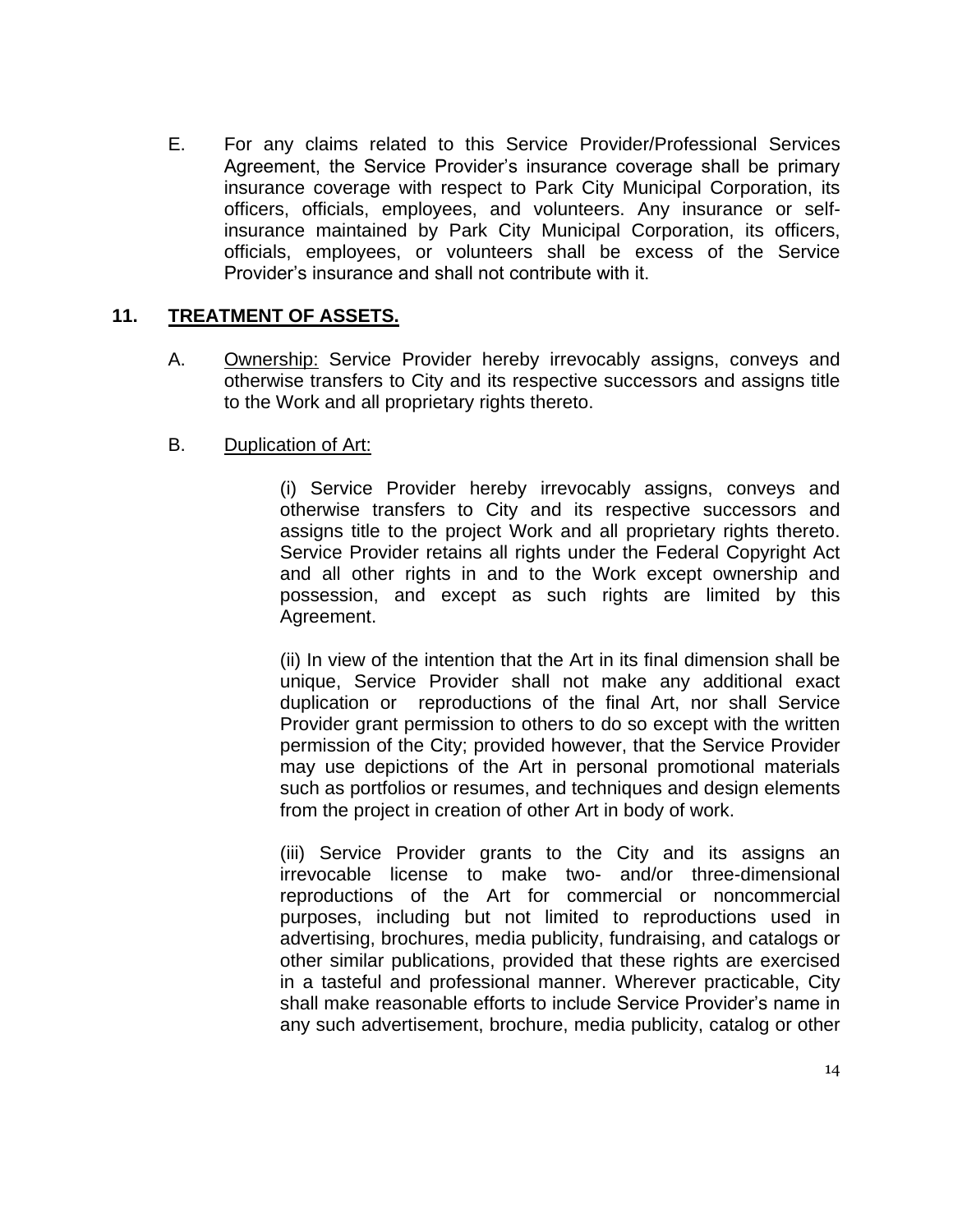similar publication in which the Art appears and to notify the Service Provider of its efforts.

- C. Repair or Restoration: Where, in the opinion of the City or Service Provider, repairs and/or restoration of the Art are required for which Service Provider is not responsible pursuant to the terms of this Agreement, the City shall, when reasonably practicable, give Service Provider the opportunity to accomplish such repairs and/or restoration if a reasonable fee can be agreed upon between the City and Service Provider. Nothing herein shall obligate the City to make such repairs and/or restoration nor to contract with Service Provider to accomplish such repairs and/or restoration.
- D. Independent Sale: If in the future the City wishes to sell the Art separate and apart from any real property to which the Art may be integrated or affixed, the City will use reasonable efforts to provide the Service Provider an opportunity to purchase the Art from the City. However, no liability shall attach the City by virtue of this section.
- E. Notice: Service Provider agrees to keep the City notified in writing of changes in Service Provider's address, and failure to do so shall be deemed a waiver of Service Provider's right of first refusal in Paragraph 11(D) above.
- F. Warranty: If, within one (1) year after the date of the completion of installation of the Project and acceptance by the City, the Project or any component or material thereof is found to be defective or to not be in accordance with the Design Plans and Construction Documents attached at **Exhibit "A,"** Service Provider shall correct it promptly after receipt of a written notice from the City to do so unless the City has previously given Service Provider a written acceptance of such condition. This obligation shall survive acceptance of the Project under this Agreement and termination of this Agreement. Nothing contained in this Paragraph shall be construed to establish a period of limitation with respect to any other obligation which Service Provider might have under this Agreement, including Paragraph 2 and Paragraph 4 herein. The establishment of the time period of one (1) year after completion of installation and acceptance by the City relates only to the specific obligation of Service Provider to correct the Project, and has no relationship to the time within which Service Provider's obligations to comply with the Design Plans and Construction Documents may be sought to be enforced, nor the time within which proceedings may be commenced to establish Service Provider's liability with respect to an obligation other than to specifically correct the Project.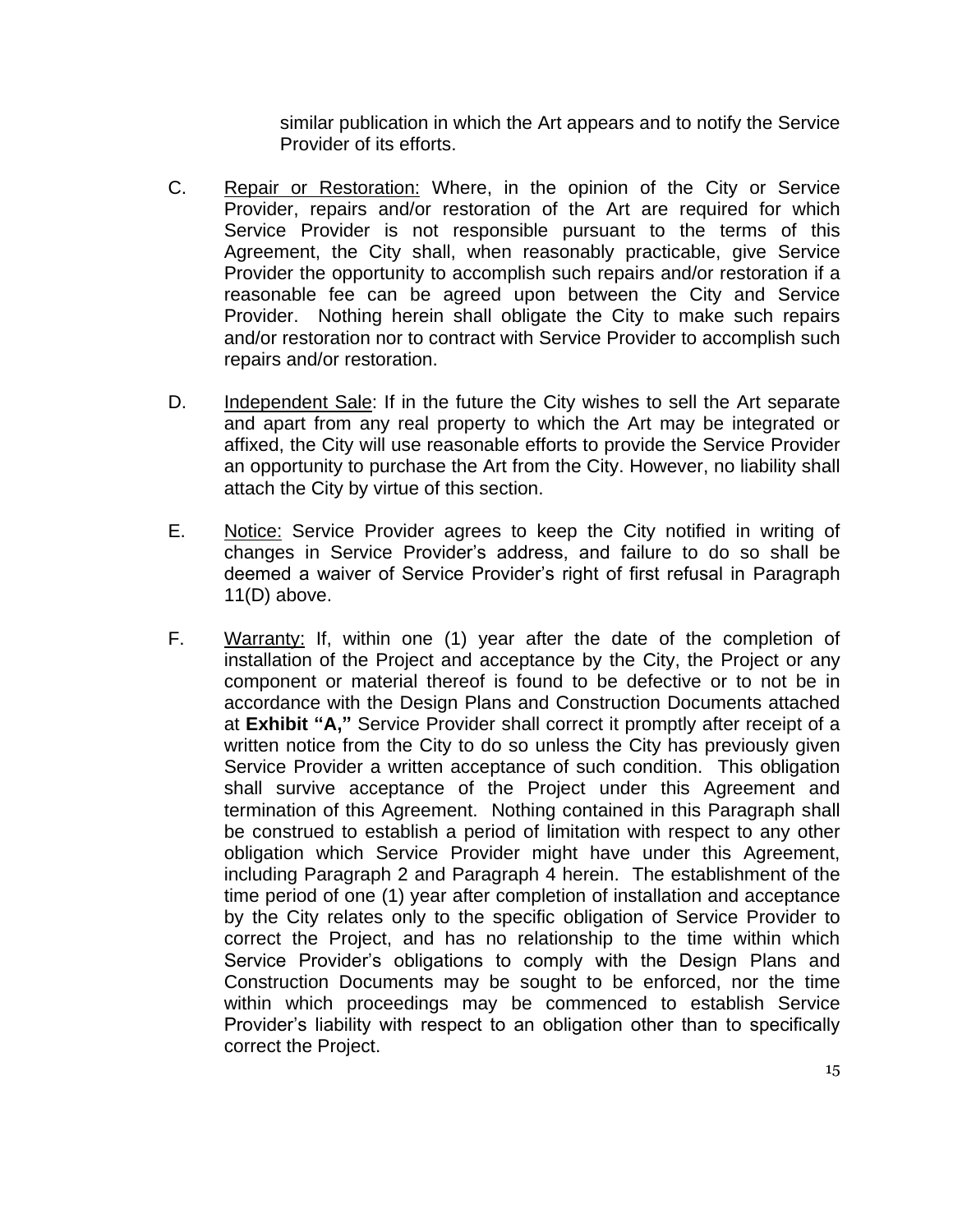# **12. COMPLIANCE WITH LAWS AND WARRANTIES.**

- A. The Service Provider, in the performance of this Agreement, shall comply with all applicable federal, state, and local laws and ordinances, including regulations for licensing, certification and operation of facilities, programs and accreditation, and licensing of individuals, and any other standards or criteria as described in this Agreement to assure quality of services.
- B. Unless otherwise exempt, the Service Provider is required to have a valid Park City business license.
- C. The Service Provider specifically agrees to pay any applicable fees or charges which may be due on account of this Agreement.
- D. If this Agreement is entered into for the physical performance of services within Utah the Service Provider shall register and participate in E-Verify, or an equivalent program. The Service Provider agrees to verify employment eligibility through E-Verify, or an equivalent program, for each new employee that is employed within Utah, unless exempted by Utah Code § 63G-12-302.
- E. Service Provider shall be solely responsible to the City for the quality of all services performed by its employees or sub-contractors under this Agreement. Service Provider hereby warrants that the services performed by its employees or sub-contractors will be performed substantially in conformance with the standard of care observed by similarly situated companies providing services under similar conditions.

# **13. NONDISCRIMINATION**.

Any Service Provider that enters into an agreement for goods or services with Park City Municipal Corporation or any of its boards, agencies, or departments shall:

A. Implement an employment nondiscrimination policy prohibiting discrimination in hiring, discharging, promoting or demoting, matters of compensation, or any other employment- related decision or benefit against a person otherwise qualified, because of actual or perceived race; color; sex; pregnancy, childbirth, or pregnancy- related conditions; age, if the individual is 40 years of age or older; religion; national origin; disability; sexual orientation; gender identity; genetic information; or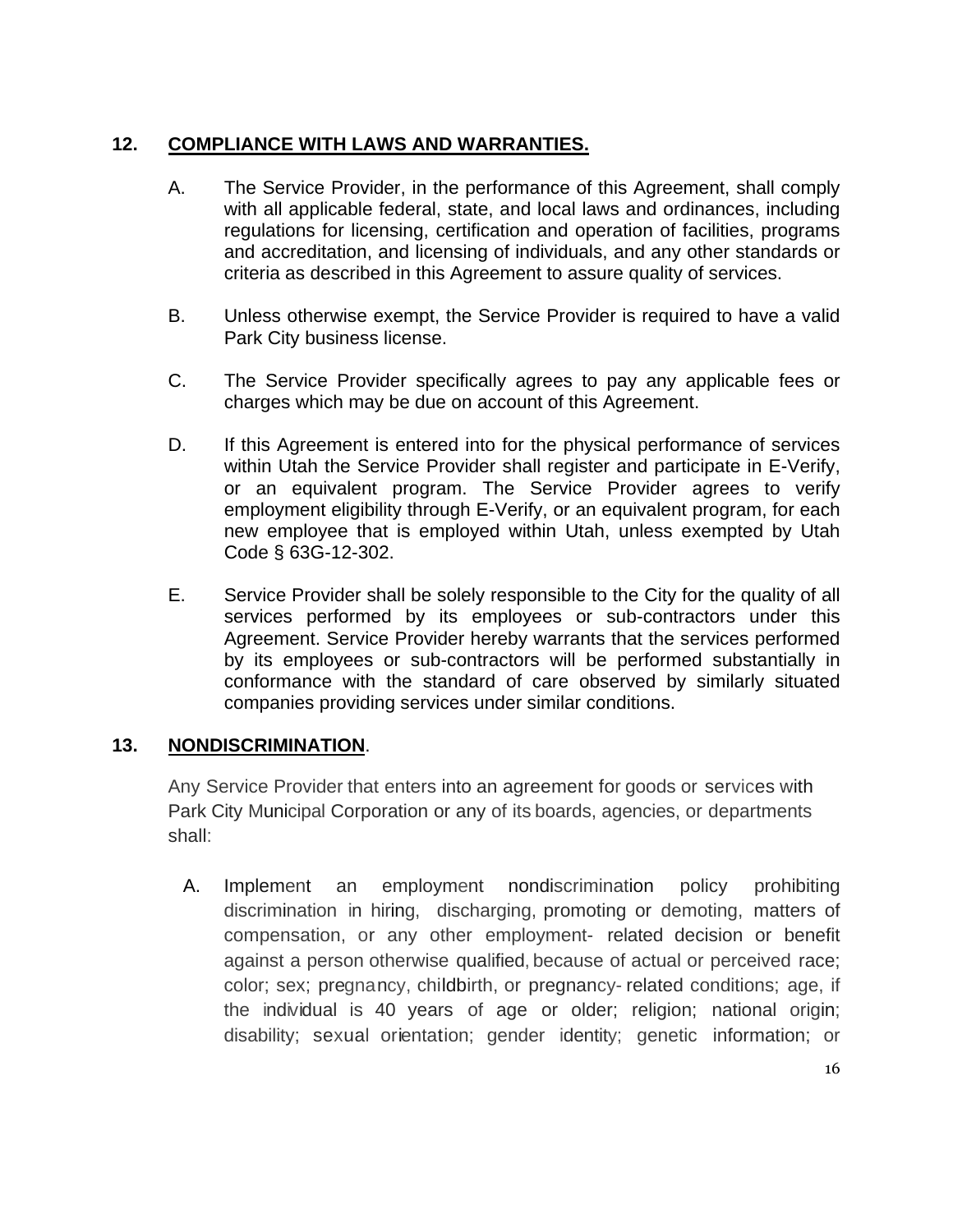military status.

- B. In the performance of this Agreement, Service Provider shall not discriminate on account of actual or perceived race; color; sex; pregnancy, childbirth, or pregnancy-related conditions; age, if the individual is 40 years of age or older; religion; national origin; disability; sexual orientation; gender identity; genetic information; or military status.
- C. Incorporate the foregoing provisions in all subcontracts or assignments hereunder and take such actions as may be required to ensure full compliance with the provisions of this policy.

# **14. ASSIGNMENTS/SUBCONTRACTING.**

- A. The Service Provider shall not assign its performance under this Agreement or any portion of this Agreement without the written consent of the City, and it is further agreed that said consent must be sought in writing by the Service Provider not less than thirty (30) days prior to the date of any proposed assignment. The City reserves the right to reject without cause any such assignment. Any assignment made without the prior express written consent of the City, as required by this paragraph, shall be deemed null and void.
- B. Any work or services assigned hereunder shall be subject to each provision of this Agreement and proper bidding procedures where applicable as set forth in local, state or federal statutes, ordinance and guidelines.
- C. Any technical/professional service subcontract not listed in this Agreement, must have express advance approval by the City.
- D. Each subcontractor that physically performs services within Utah shall submit an affidavit to the Service Provider stating that the subcontractor has used E-Verify, or an equivalent program, to verify the employment status of each new employee, unless exempted by Utah Code § 63G-12- 302.

# **15. CHANGES.**

Either party may request changes to the scope of services and performance to be provided hereunder, however, no change or addition to this Agreement shall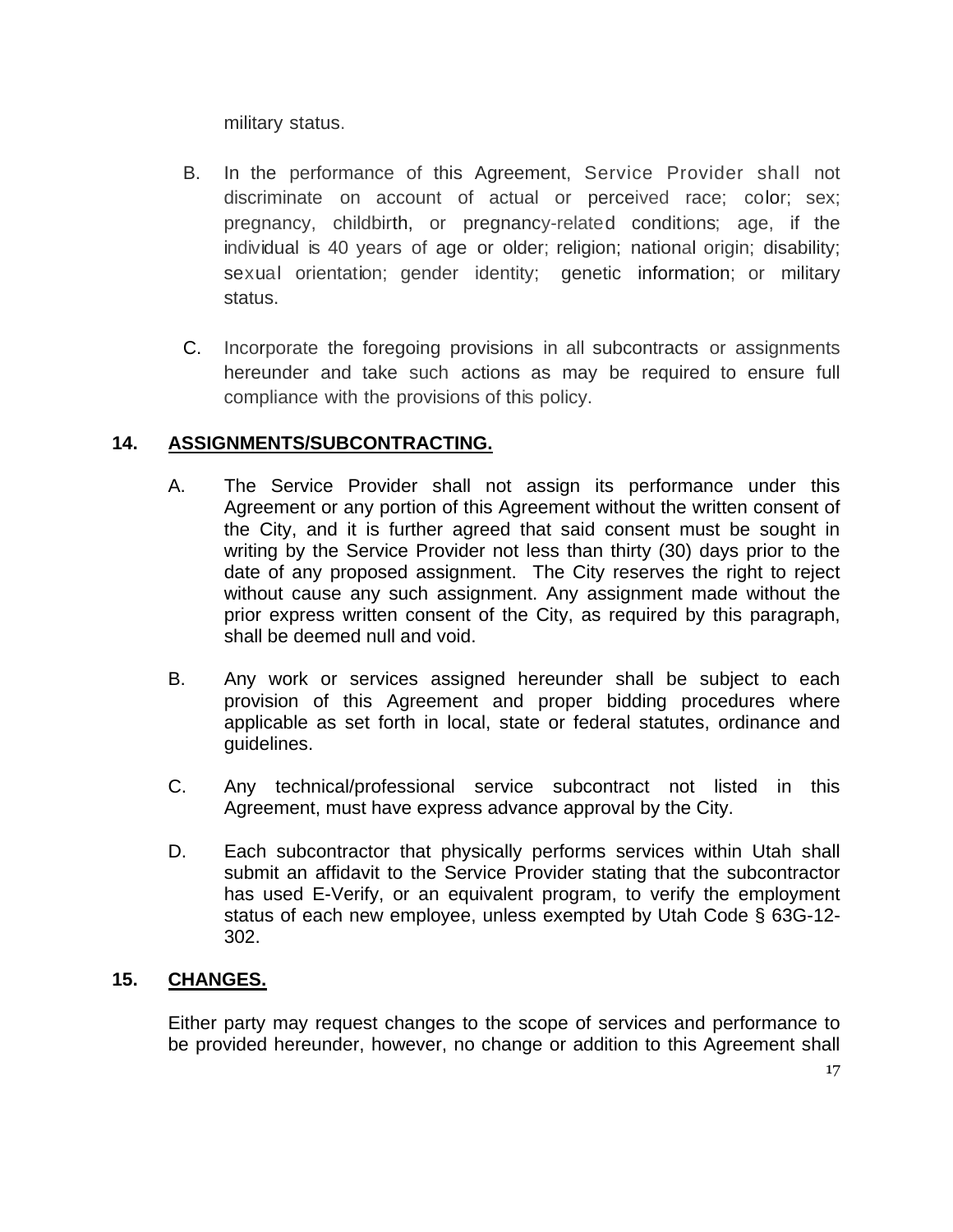be valid or binding upon either party unless such change or addition be in writing and signed by both parties. Such amendments shall be attached to and made part of this Agreement.

#### **16. RIGHT TO INSPECT WORK IN PROGRESS.**

- A. Service Provider shall provide the City access to the Project in preparation and progress wherever located. Whenever the City considers it necessary or advisable for the implementation of the intent of this Agreement, the City will have authority to inspect the Project and to require special inspection or testing of the Project or its components to ascertain whether it is in accordance with the Scope of Services attached as Exhibit "A", or following the design phase, the Design Plans, and Construction Documents. If such inspection or special inspection or testing reveals a failure of the Project or the components thereof to comply with the requirements of the Design Plans and Construction Documents, Service Provider shall bear all costs of the correction of the defective work, including compensation for the City's additional services made necessary by such failures; otherwise, the City shall bear the costs of such inspection and testing. Service Provider shall not be relieved from the obligation to fabricate and produce the Project and to install the Project in accordance with the Design Plans and Construction Documents by reason of the City's failure to reject the Project or any component thereof or by any inspections, tests or approvals performed by the City.
- B. In the event the City does not find the Project, as it progresses, in compliance with the Design Plans and Construction Documents, the City will work to cure discrepancies with the Service Provider within the parameters and scope of the project. Any additional costs to the project due to discrepancies will be the responsibility of the Service Provider. The Service Provider must mend the dispute within a timeline of no more than five (5) business days or request in written form for an extension. Payment will be made to Service Provider for the Project completed to date of termination. The state of the completion of the Project and the amount which may be due hereunder shall be determined solely by the City. If such termination is due to a substantial variance from the Design Plans and Construction Documents set forth in Exhibit "A", this Agreement, and/or the International Building Code, 2003 edition, the City shall have the option of paying nothing hereunder and of requiring repayment by Service Provider of any sums previously paid by the City. Upon such termination, Service Provider shall retain all rights to the concept, design, and the Art itself, including the right to complete, exhibit, and sell the Art. However, upon such termination, the City shall have the right to require the Work itself be removed from the property of the City.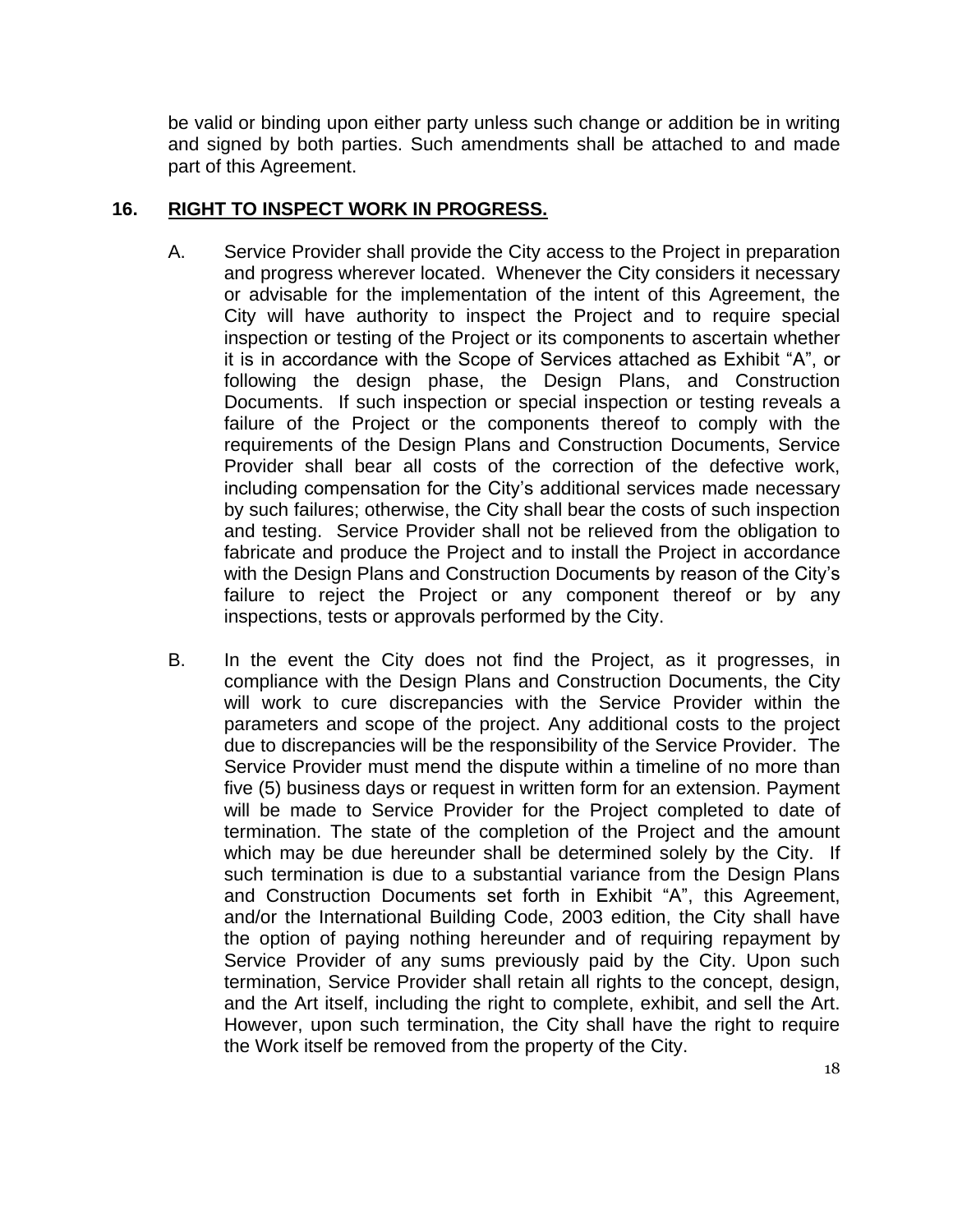C. Service Provider agrees to accommodate reasonable requests by City for access to the Project in preparation and progress for the purpose of promoting the Art so long as such access does not interfere with the progress and timing of Service Provider's work.

# **17. PROHIBITED INTEREST, NO THIRD PARTY RIGHTS AND NO GRATUITY TO CITY EMPLOYEES.**

- A. No member, officer, or employee of the City shall have any interest, direct or indirect, in this Agreement or the proceeds thereof.
- B. Nothing herein is intended to confer rights of any kind in any third party.
- C. No City employee who has procurement decision making authority and is engaged in the procurement process, or the process of administering a contract may knowingly receive anything of value including but not limited to gifts, meals, lodging or travel from anyone that is seeking or has a contract with the City.

# **18. MODIFICATIONS TO TASKS AND MISCELLANEOUS PROVISIONS.**

- A. All work proposed by the Service Provider is based on current government ordinances and fees in effect as of the date of this Agreement.
- B. Any changes to current government ordinances and fees which affect the scope or cost of the services proposed may be billed as an "extra" pursuant to Paragraph 3, or deleted from the scope, at the option of the City.
- C. The City shall make provision for access to the property and/or project and adjacent properties, if necessary for performing the services herein.

#### **19. TERMINATION.**

A. Either party may terminate this Agreement, in whole or in part, at any time, by at least thirty (30) days' written notice to the other party. The Service Provider shall be paid its costs, including contract close-out costs, and profit on work performed up to the time of termination. The Service Provider shall promptly submit a termination claim to the City. If the Service Provider has any property in its possession belonging to the City, the Service Provider will account for the same, and dispose of it in a manner directed by the City.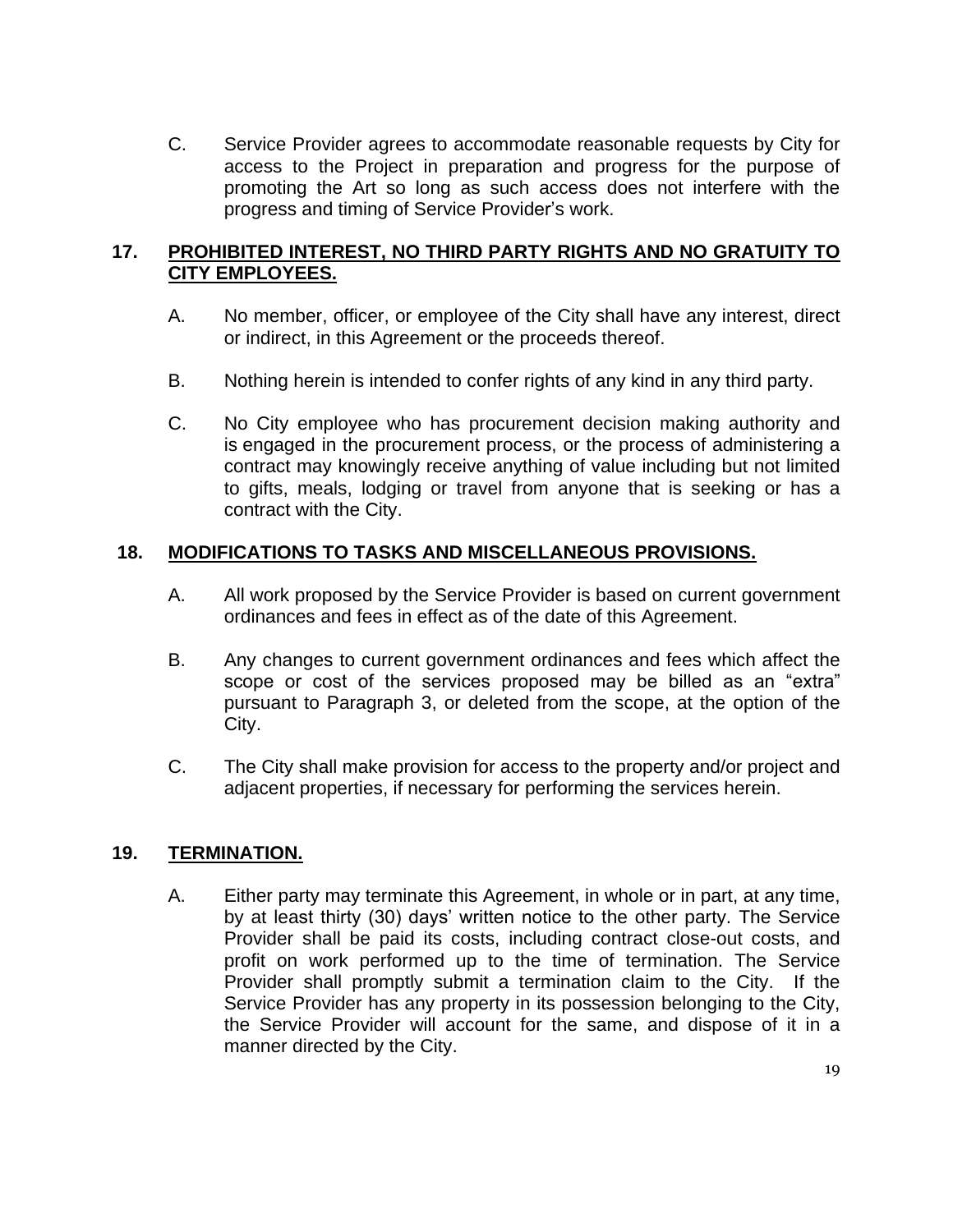B. If the Service Provider fails to perform in the manner called for in this Agreement, or if the Service Provider fails to comply with any other provisions of the Agreement and fails to correct such noncompliance within three (3) days' written notice thereof, the City may immediately terminate this Agreement for cause. Termination shall be effected by serving a notice of termination on the Service Provider setting forth the manner in which the Service Provider is in default. The Service Provider will only be paid for services performed in accordance with the manner of performance set forth in this Agreement.

# **20. NOTICE.**

Notice provided for in this Agreement shall be sent by certified mail to the addresses designated for the parties below. Notice is effective upon the date it was sent, except that a notice of termination pursuant to Paragraph 19 is effective upon receipt. All reference to "days" in this Agreement shall mean calendar days.

# **21. ATTORNEYS FEES AND COSTS.**

If any legal proceeding is brought for the enforcement of this Agreement, or because of a dispute, breach, default, or misrepresentation in connection with any of the provisions of this Agreement, the prevailing party shall be entitled to recover from the other party, in addition to any other relief to which such party may be entitled, reasonable attorney's fees and other costs incurred in that action or proceeding.

#### **22. JURISDICTION AND VENUE.**

- A. This Agreement has been and shall be construed as having been made and delivered within the state of Utah, and it is agreed by each party hereto that this Agreement shall be governed by the laws of the State of Utah, both as to interpretation and performance.
- B. Any action of law, suit in equity, or judicial proceeding for the enforcement of this Agreement, or any provisions thereof, shall be instituted and maintained only in any of the courts of competent jurisdiction in Summit County, Utah.

#### **23. SEVERABILITY AND NON-WAIVER.**

A. If, for any reason, any part, term, or provision of this Agreement is held by a court of the United States to be illegal, void or unenforceable, the validity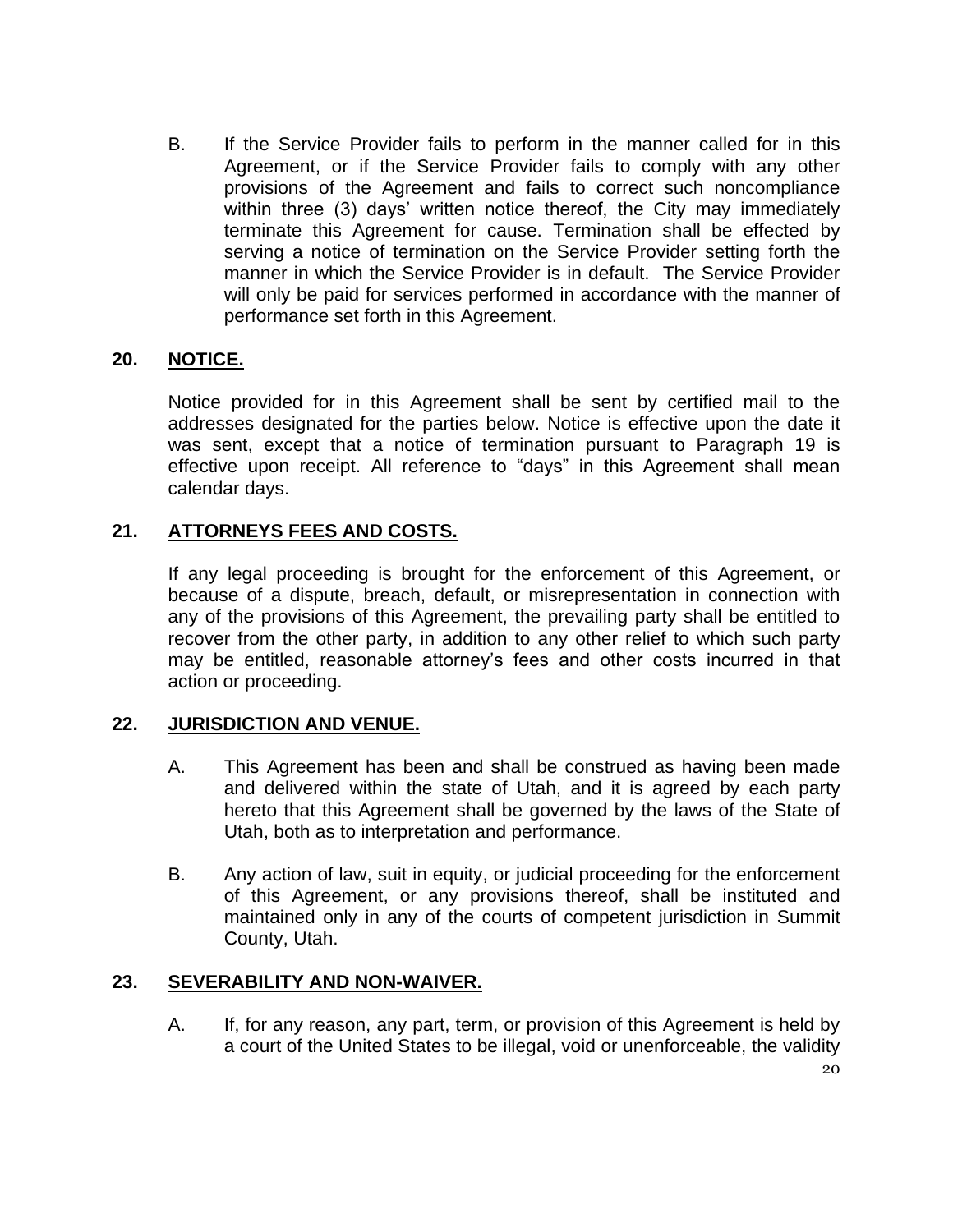of the remaining provisions shall not be affected, and the rights and obligations of the parties shall be construed and enforced as if the Agreement did not contain the particular provision held to be invalid.

- B. If it should appear that any provision hereof is in conflict with any statutory provision of the State of Utah, said provision, which may conflict therewith, shall be deemed inoperative and null and void insofar as it may be in conflict therewith, and shall be deemed modified to conform in such statutory provisions.
- C. It is agreed by the parties that the forgiveness of the non-performance of any provision of this Agreement does not constitute a subsequent waiver of the provisions of this Agreement. No waiver shall be effective unless it is in writing and signed by an authorized representative of the waiving party.

# **24. ENTIRE AGREEMENT.**

The parties agree that this Agreement is the complete expression of the terms hereto and any oral representations or understandings not incorporated herein are excluded. Further, any modification of this Agreement shall be in writing and signed by both parties. Failure to comply with any of the provisions stated herein shall constitute material breach of contract and cause for termination. Both parties recognize time is of the essence in the performance of the provisions of this Agreement.

- **25. COUNTERPARTS.** This Agreement may be executed in counterparts, each of which will be deemed an original and all of which together will constitute one and the same instrument.
- **26. ELECTRONIC SIGNATURES**. Each party agrees that the signatures of the parties included in this Agreement, whether affixed on an original document manually and later electronically transmitted or whether affixed by an electronic signature through an electronic signature system such as DocuSign, are intended to authenticate this writing and to create a legal and enforceable agreement between the parties hereto.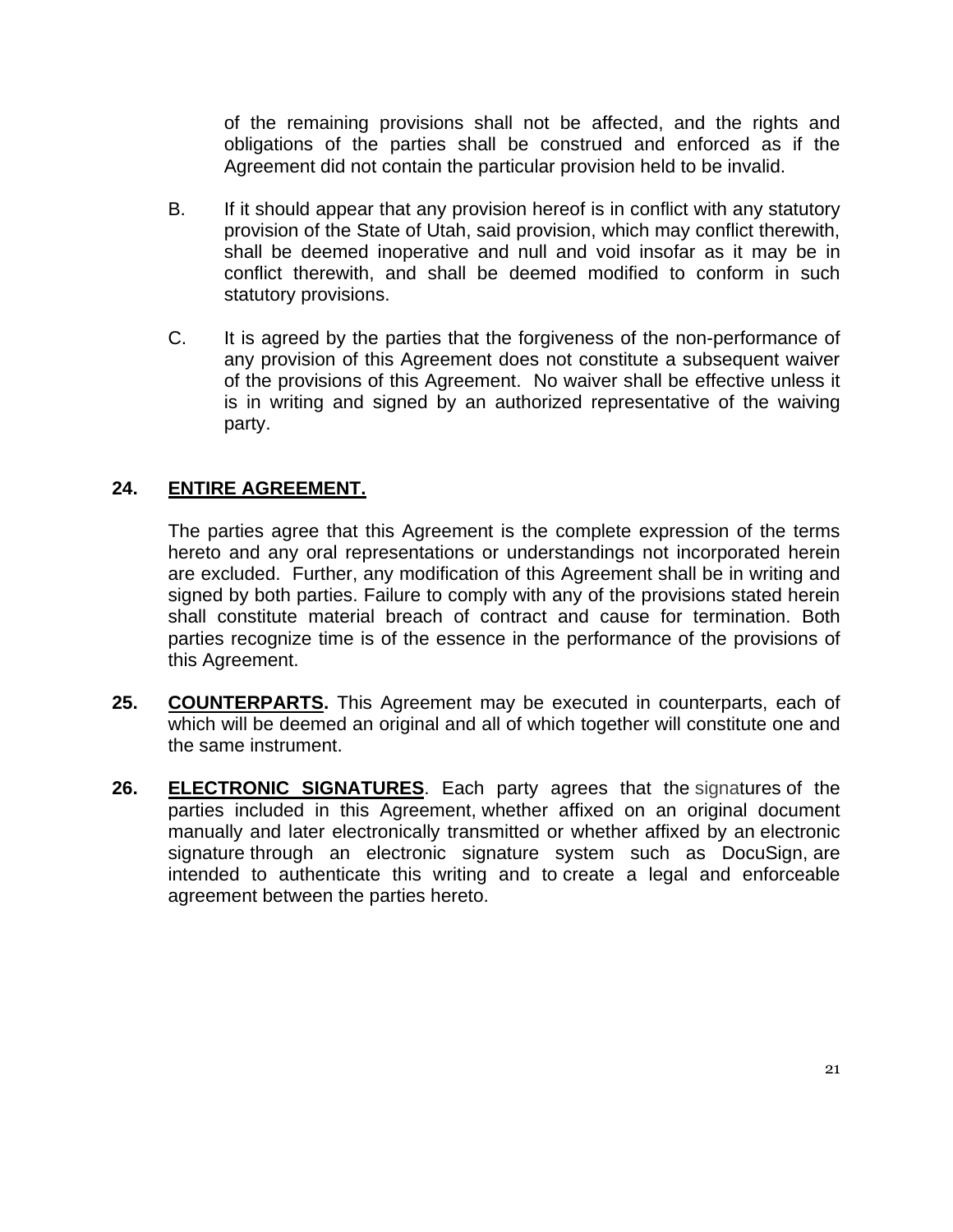IN WITNESS WHEREOF the parties hereto have caused this Agreement to be executed the day and year first hereinabove written.

# **PARK CITY MUNICIPAL CORPORATION**, a

\_\_\_\_\_\_\_\_\_\_\_\_\_\_\_\_\_\_\_\_\_\_\_\_\_\_\_\_\_\_\_\_

Utah municipal corporation 445 Marsac Avenue Post Office Box 1480 Park City, UT 84060-1480

Matt Dias, City Manager

Attest:

City Recorder's Office

\_\_\_\_\_\_\_\_\_\_\_\_\_\_\_\_\_\_\_\_\_\_\_\_\_\_\_

Approved as to form:

\_\_\_\_\_\_\_\_\_\_\_\_\_\_\_\_\_\_\_\_\_\_\_\_\_\_\_ City Attorney's Office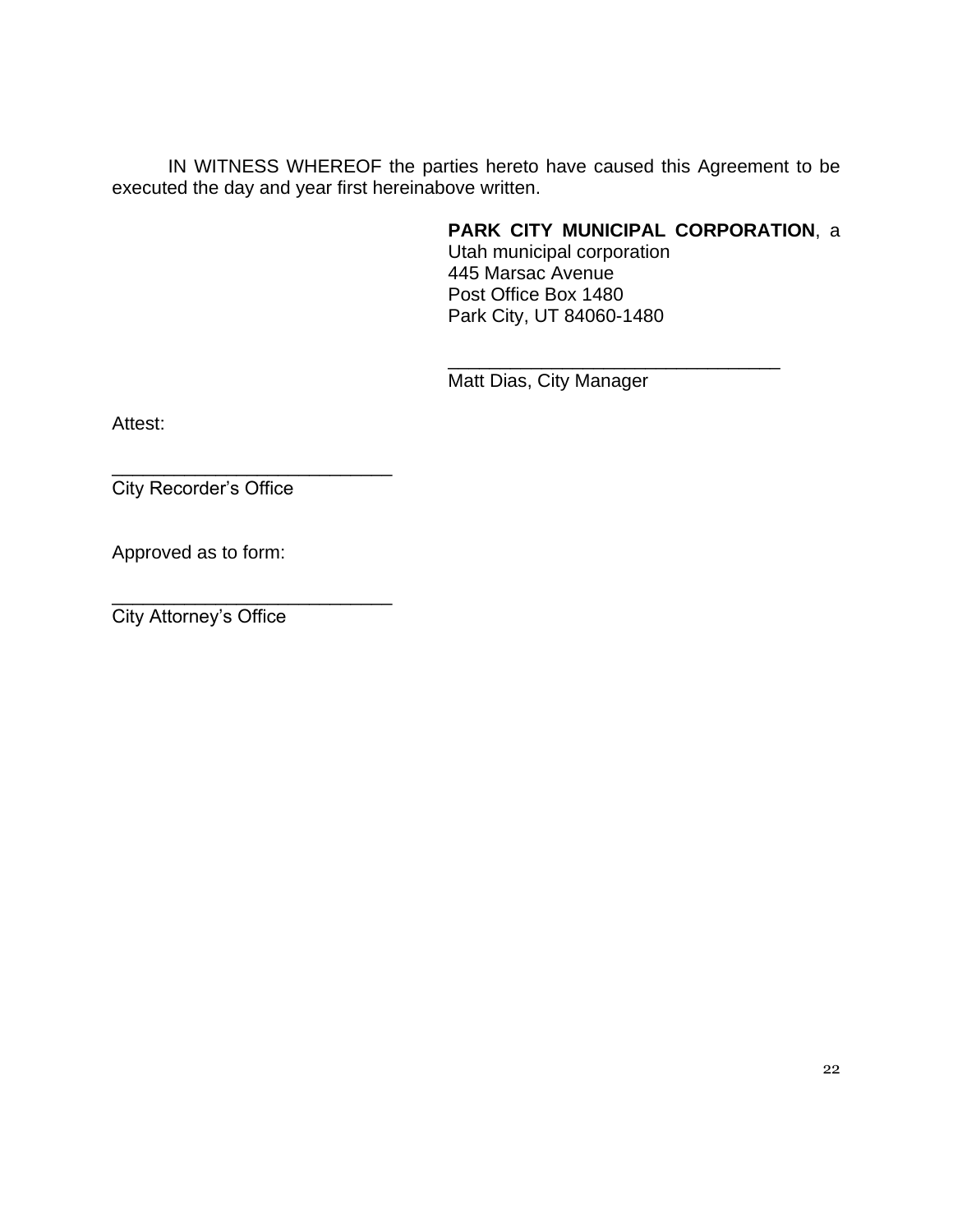# **(INSERT SERVICE PROVIDER),** an individual

Address:\_\_\_\_\_\_\_\_\_\_\_\_\_\_\_\_\_\_\_\_\_\_\_\_\_\_

\_\_\_\_\_\_\_\_\_\_\_\_\_\_\_\_\_\_\_\_\_\_\_\_\_\_\_\_\_\_\_\_\_ Tax ID#: \_\_\_\_\_\_\_\_\_\_\_\_\_\_\_\_\_\_\_\_\_\_\_\_\_ PC Business License #:\_\_\_\_\_\_\_\_\_\_\_\_\_\_

\_\_\_\_\_\_\_\_\_\_\_\_\_\_\_\_\_\_\_\_\_\_\_\_\_\_\_\_\_\_\_\_\_\_

\_\_\_\_\_\_\_\_\_\_\_\_\_\_\_\_\_\_\_\_\_\_\_\_\_\_\_\_\_\_\_\_\_\_

\_\_\_\_\_\_\_\_\_\_\_\_\_\_\_\_\_\_\_\_\_\_\_\_\_\_\_\_\_\_\_\_\_\_

Printed Name

**Signature** 

Title

THE CITY REQUIRES THE SERVICE PROVIDER TO COMPLETE EITHER THE NOTARY BLOCK OR THE UNSWORN DECLARATION, WHICH ARE BELOW.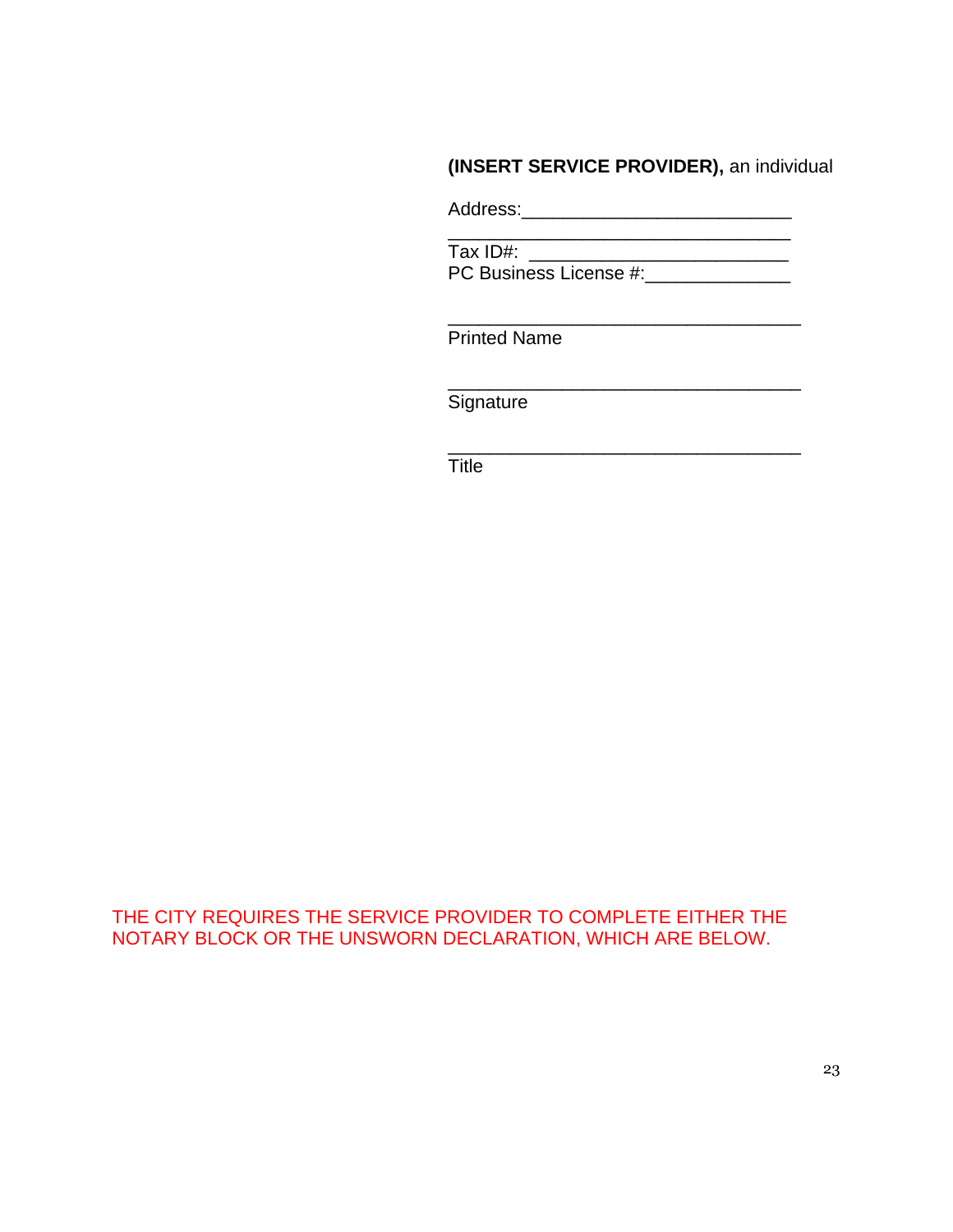STATE OF \_\_\_\_\_\_\_\_\_\_\_\_\_\_\_\_\_)

COUNTY OF \_\_\_\_\_\_\_\_\_\_\_\_\_\_\_)

\_\_\_\_\_\_\_\_\_\_\_\_\_\_\_\_\_\_\_\_\_\_\_\_\_\_\_

On this \_\_\_\_ day of \_\_\_\_\_\_\_\_\_\_\_\_, 20\_\_\_\_, \_\_\_\_\_\_\_\_\_\_\_\_\_\_\_\_\_\_\_\_\_\_\_\_\_\_\_\_\_

(name of document signer) personally appeared before me , whose identity is personally known to me or proven on the basis of satisfactory evidence, and who by me duly sworn/affirmed, that he/she acknowledged to me that he/she executed the \_\_\_\_\_\_\_\_\_\_\_\_\_\_\_\_\_\_\_\_\_\_\_\_\_\_\_\_\_\_ (name of document being signed).

Notary Public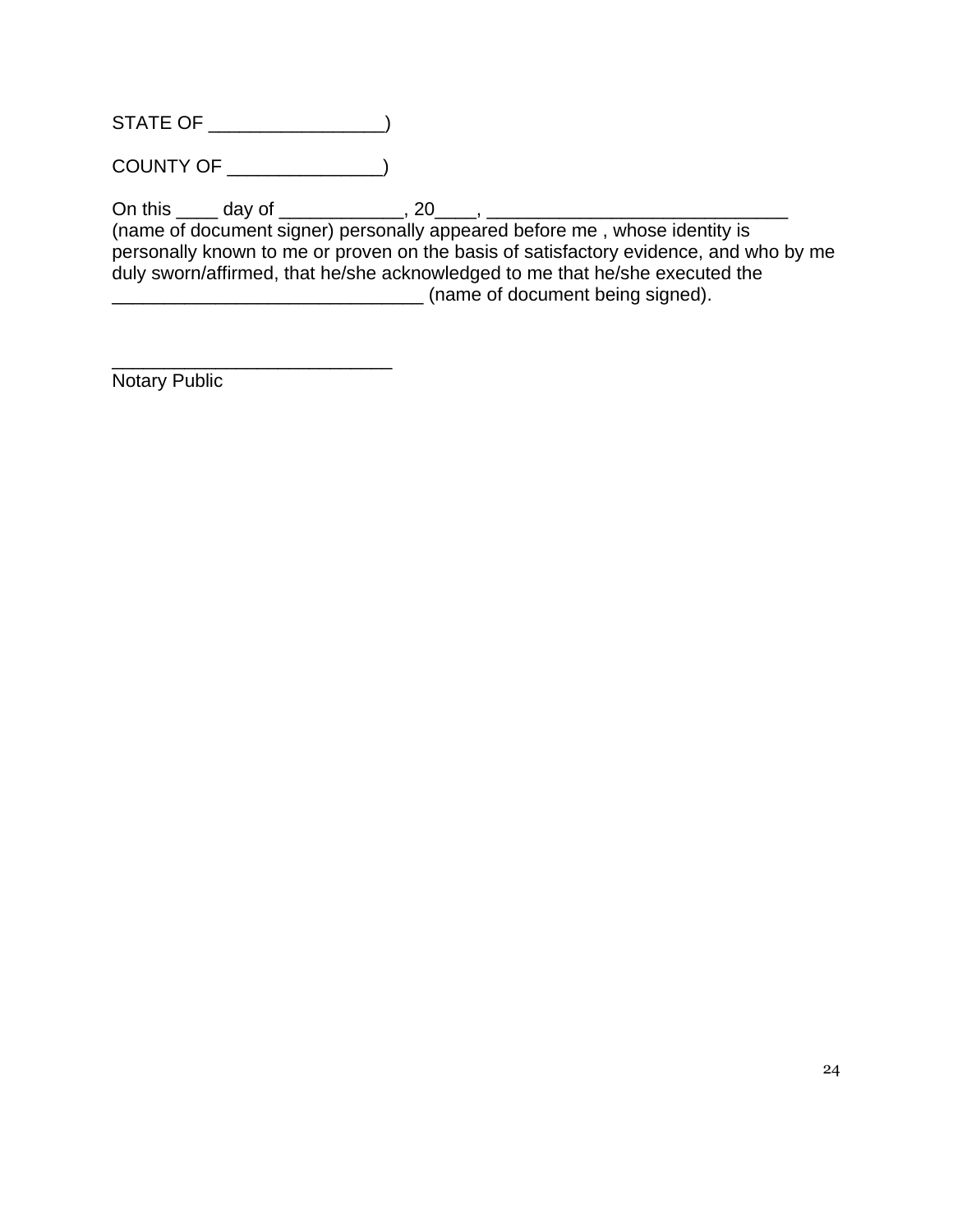| I declare under criminal penalty under the law of Utah that the foregoing is true and |  |  |                                 |  |
|---------------------------------------------------------------------------------------|--|--|---------------------------------|--|
| correct. Signed on the $\_\_\_$ day of $\_\_\_\_$ , 20, at                            |  |  |                                 |  |
|                                                                                       |  |  | (insert State and County here). |  |

Printed name \_\_\_\_\_\_\_\_\_\_\_\_\_\_\_\_\_\_\_\_\_\_\_\_\_\_\_\_\_\_\_\_\_\_\_\_\_\_\_\_\_

Signature: \_\_\_\_\_\_\_\_\_\_\_\_\_\_\_\_\_\_\_\_\_\_\_\_\_\_\_\_\_\_\_\_\_\_\_\_\_\_\_\_\_\_\_\_